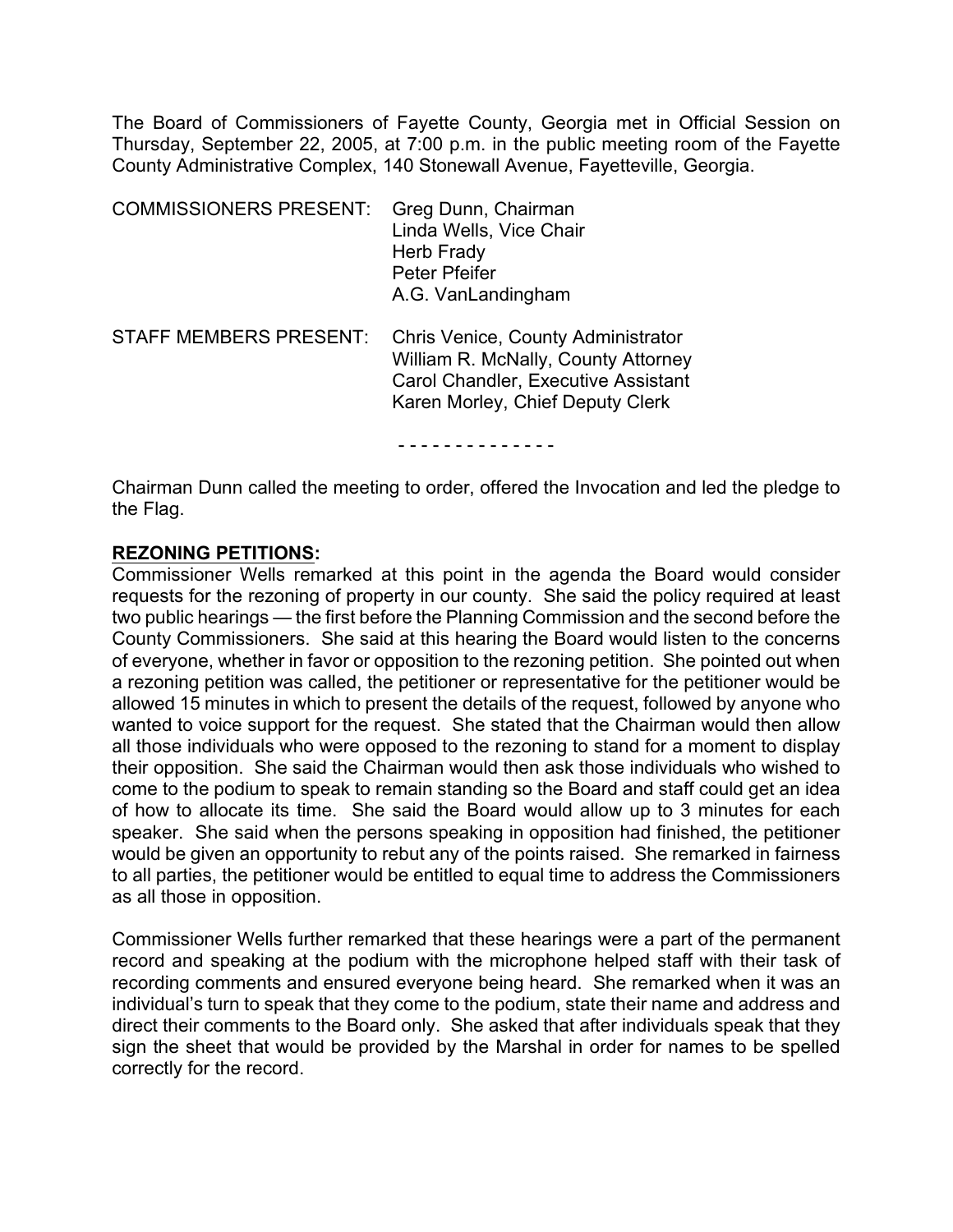Commissioner Wells stated that the Board wanted to hear from everyone who had something to say and they would pay close attention to each point raised. She said it would not be necessary for the same point to be raised over and over. She thanked everyone for their participation and announced that the Zoning Administrator would begin introducing each request in the order they appeared on tonight's agenda.

# **PACKAGED BEER AND WINE SALES LICENSE FOR FAYETTE VILLAGE B.P. APPROVED:**

Zoning Administrator Aaron Wheeler said this was a request for the Board's consideration of a Packaged Beer and Wine Sales License for Fayette Village B.P., 1580 Highway 54 West, Fayetteville, Georgia. Murad K. Jooma and Shiraz M. Aly, Co-Owners, and Murad K. Jooma, Applicant. He said this property was located in Land Lot 25 of the  $7<sup>th</sup>$  District, fronts on Hwy. 54 West and Huiet Road, and is zoned C-H. He said this request was for a new location.

Chairman Dunn asked if anyone wished to speak in favor or in opposition of this request. Hearing none, he asked for the Board's pleasure in this matter.

On motion made by Commissioner VanLandingham, seconded by Commissioner Wells to approve the Packaged Beer and Wine Sales License for Fayette Village B.P. The motion carried 5-0.

# **ORDINANCE NO. 2005-22 - AMENDMENT TO THE FAYETTE COUNTY COMPREHENSIVE PLAN (FAYETTE COUNTY LAND USE PLAN) ALONG THE S.R. 54 WEST CORRIDOR:**

Director of Planning and Zoning Department Pete Frisina remarked that this regarded proposed amendments to the Fayette County Comprehensive Plan (Fayette County Land Use Plan) along the S.R. 54 West Corridor. He said the Planning Commission recommended approval (5-0). He said this was an area that was located South of S.R. 54 and East of Huiet Road. He said this was an area where the County had land used for commercial down toward Tyrone Road and office institutional across the street on S.R. 54 North. He said this was an area that was surrounded by a lot of existing non-residential and future growth and was conducive to office/institutional development especially with the hospital being located across the street.

Chairman Dunn asked if anyone wished to speak in favor of this amendment. Hearing none, he asked if anyone wished to speak in opposition to this amendment. Hearing none, he asked for the Board's pleasure in this matter.

On motion made by Commissioner Frady, seconded by Commissioner Pfeifer to approve the Amendments to the Fayette County Comprehensive Plan (Fayette County Land Use Plan) along the S.R. 54 West Corridor. The motion carried 5-0. A copy of Ordinance No.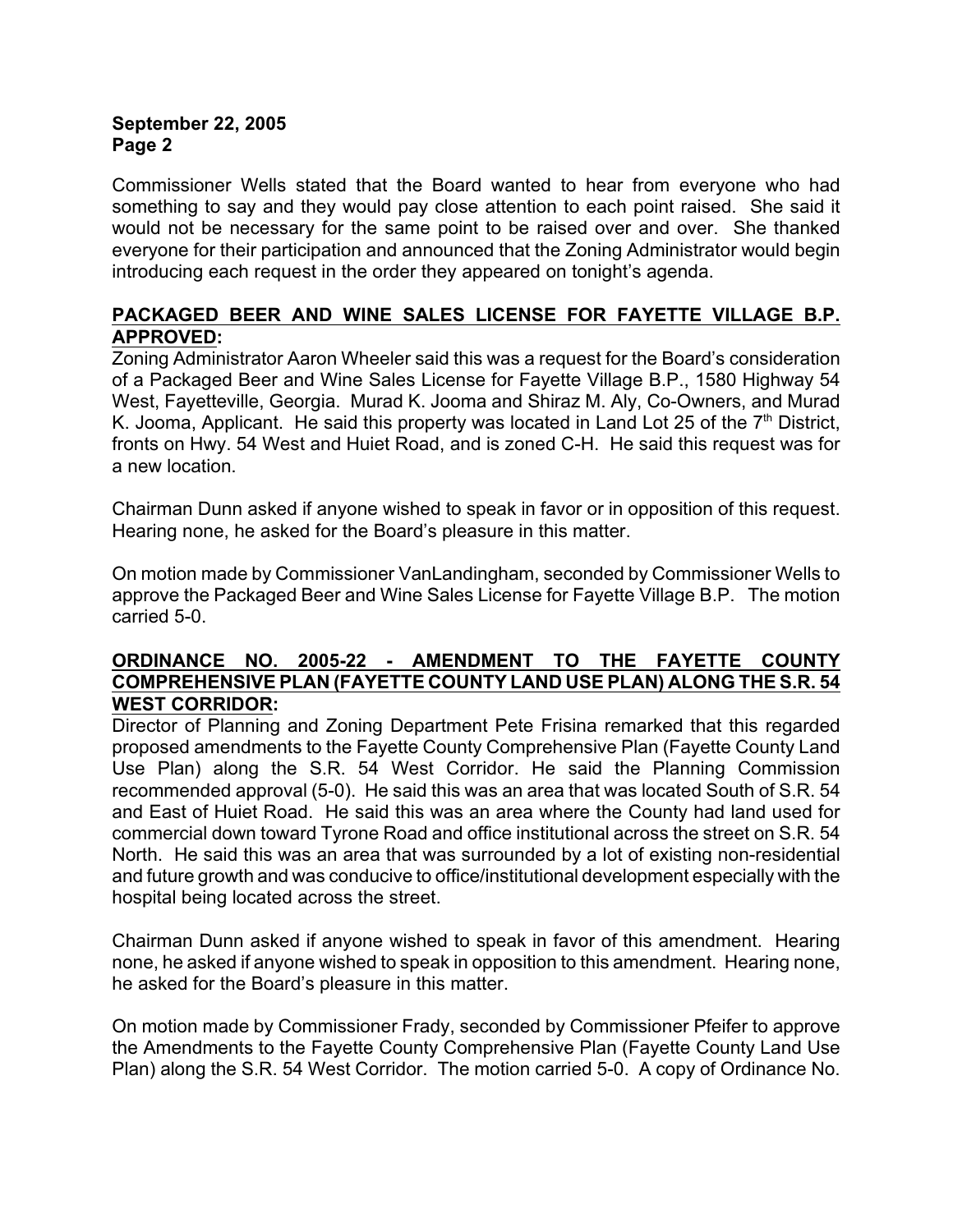2005-22, identified as "Attachment No. 1", follows these minutes and is made an official part hereof.

# **PETITION NO. 1147-05:**

Consideration of Petition No. 1147-05, Christine Parker Newton and Claudine Banks Oakley, Owners, and Thomas B. Chandler, Agent, request to rezone 39.03 acres from A-R to R-45 to develop 31 single-family dwelling lots. This property is located in Land Lots 226 and 255 of the  $5<sup>th</sup>$  District and fronts on New Hope Road. The Planning Commission recommended denial due to the lack of three (3) affirmative votes. Staff recommended approval with two (2) conditions. This item has been withdrawn and will not be heard tonight. It is being reprocessed for hearings in October.

Chairman Dunn announced that this item had been withdrawn because there were problems on the legal description that had been sent to the County. He said this would have to be totally redone and would be heard at the October 27, 2005 Board of Commissioners' meeting.

### **PETITION NO. 1151-05:**

Zoning Administrator Aaron Wheeler read Petition No. 1151-05, 54 West, LLC, Owner, and Grover and Corlew, Agent, request to rezone 16.66 acres from A-R to O-I to develop a Professional Office Park. He said this property was located in Land Lot 8 of the 7th District and fronted on S.R. 54 West. He said the Planning Commission recommended approval subject to the two recommended conditions (5-0) and Staff recommended approval with two conditions.

Jeff Collins of Grover and Corlew, Agent, said they had a site plan to present to the Board and also would be glad to answer any questions that the Board might have. He said this plan involved 16.66 acres. He said the estimated square footage of the front four buildings along S.R. 54 was approximately 96,000 square feet.

Chairman Dunn asked Mr. Collins who they envisioned leasing or selling these buildings to.

Mr. Collins replied they had a pre-leased medical organization who had signed on the first building. He felt the other buildings would probably be single tenant or multi-tenant buildings. He said they were looking for larger users and primarily medical users. He said they would also accept professional offices.

Chairman Dunn asked where the septic system would be located.

Mr. Collins replied that the sanitary engineer was present tonight if the Board had any questions. He said they had done soil tests and studies and had not determined at this time how these systems would work.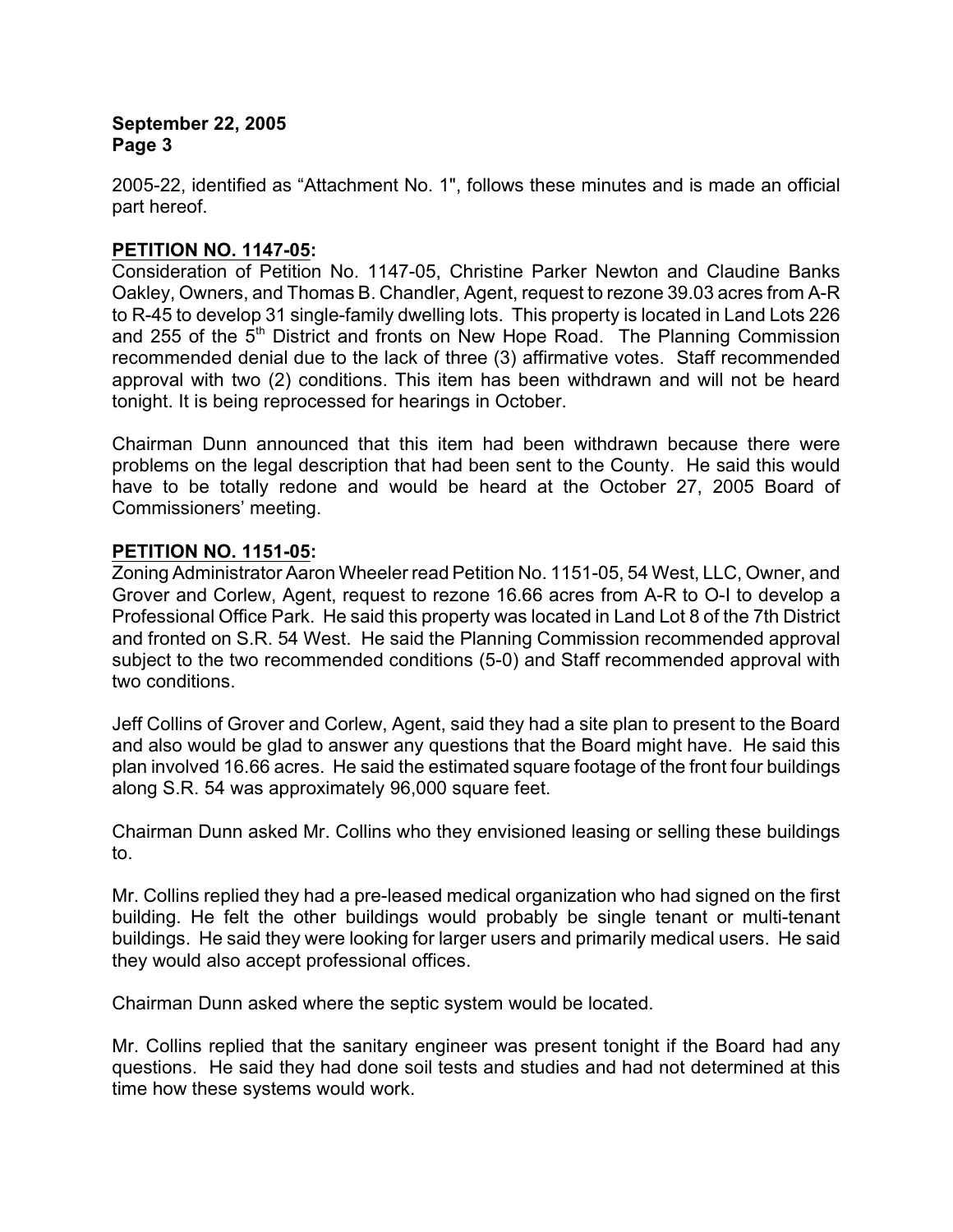Chairman Dunn remarked the Board would hear the zoning request tonight rather than what kind of septic system there would be. He said the issue of a community septic system was not solved yet in his mind.

Mr. Collins said they would have to go through the Georgia Environmental Protection Department and follow all of the rules and regulations. He said they would certainly not do anything that was not appropriate for the property. He said they intended to hold the property and create a nice environment.

Chairman Dunn asked Mr. Collins for the estimated gallons of sewer usage per day.

Mr. Collins replied it would be approximately 3,000 gallons per day.

Chairman Dunn asked Mr. Collins if he expected it to be 10,000 gallons per day on the site.

Mr. Collins replied with that amount of square footage he would expect that.

Chairman Dunn said was the cut off from where the State would intervene.

Mr. Collins said they had been told 10,000 gallons per day or if there was any type of community system, the State would intervene regardless. He said they would be dealing with the Georgia E.P.D.

Chairman Dunn said the E.P.D. would handle anything 10,000 gallons or more per day.

Mr. Collins said the first building was approximately 20,000 square feet and approximately 2,500 gallons per day. He said with four buildings it would probably come in at approximately 10,0000 gallons per day.

Chairman Dunn said one of the buildings looked smaller than the others.

Mr. Collins said this would also depend on the use of the buildings. He said the building that they just completed had exams rooms with sinks.

Chairman Dunn said he wanted Mr. Collins to know that there would probably be a debate over the septic system. He said that was not an issue tonight. He said he just wanted to know what Mr. Collins envisioned on the site.

Chairman Dunn asked Mr. Collins why he would not envision one septic system per building on this piece of property.

Mr. Collins said they were still going through that evaluation but thus far they had been told that it was actually better for the environment if they did a single septic system and treat the system and have everything go toward one area.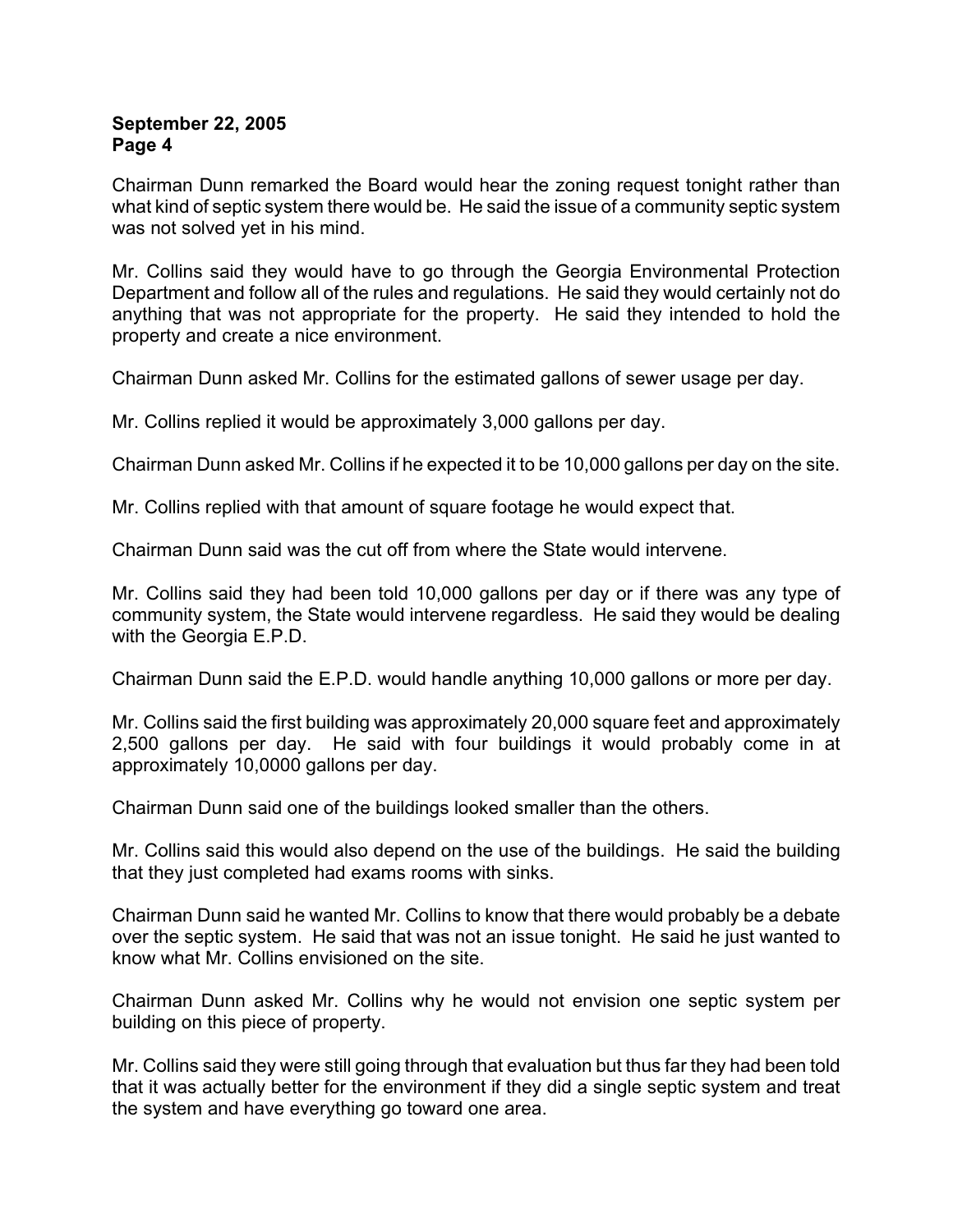Chairman Dunn remarked if the system failed there would be a lot bigger problem.

Mr. Collins said there would have to be rules and regulations that would have to be followed as well as maintenance.

Chairman Dunn asked if anyone wished to speak in favor of this petition. Hearing none, he asked if anyone wished to speak in opposition. Hearing none, he asked for the Board's pleasure in this matter.

On motion made by Commissioner Wells, seconded by Commissioner Frady to approve Petition No. 1151-05 with two conditions. The motion carried 5-0. A copy of Staff's Investigation, Analysis and two recommended conditions, identified as "Attachment No. 2", follow these minutes and are made an official part hereof. A copy of the Ordinance and Resolution approving Petition No. 1151-05, identified as "Attachment No. 3", follow these minutes and are made an official part hereof.

# **PETITION NO. 1152-05:**

Zoning Administrator Aaron Wheeler read Petition No. 1152-05, Humber Construction, LLC, Owner, and Brad Humber, Agent, request to rezone 80.44 acres from A-R to C-S to develop a proposed subdivision consisting of 32 single-family dwelling lots. He said this property was located in Land Lots 229 and 252 of the 4<sup>th</sup> District and fronted on McBride Road. He said the Planning Commission recommended denial due to the lack of three (3) affirmative votes and Staff recommended approval with two (2) conditions. Petitioner requested this item be tabled from the Board of Commissioners' August  $25<sup>th</sup>$  meeting to the September 22, 2005 Board of Commissioners' meeting.

David Hovey said he was an engineer and President of Hovey and Associates which was a consulting firm located in Fayetteville. He said he was representing Humber Construction Company and their request to rezone 80.44 acres of land located on McBride Road from A-R to C-S. He said he had personally been involved with the planning and engineering of the last four phases of High Grove Subdivision, New Haven Subdivision, Horseman's Run Subdivision, Wrightsburg Subdivision and Olivia Estates. He said this would be a similar type subdivision to those projects. He said the property was currently surrounded by A-R zoning. He said it did fall under the residential rule under the Comprehensive Land Use Plan with the average density being two to three acres per unit. He said their density was right in the middle of that. He stated the gross density would be 2.51 units per acre and the net density was 2.38 units per acre. He said they were right in line with the Comprehensive Land Use Plan.

Chairman Dunn asked if there were any lots less than one acre.

Mr. Hovey replied that they had no lots less than one acre. He said they had done a two acre yield plan and submitted it to staff. He said this plan had been reviewed and approved. He said it yielded 32 two acre lots. He said they then took that plan and decided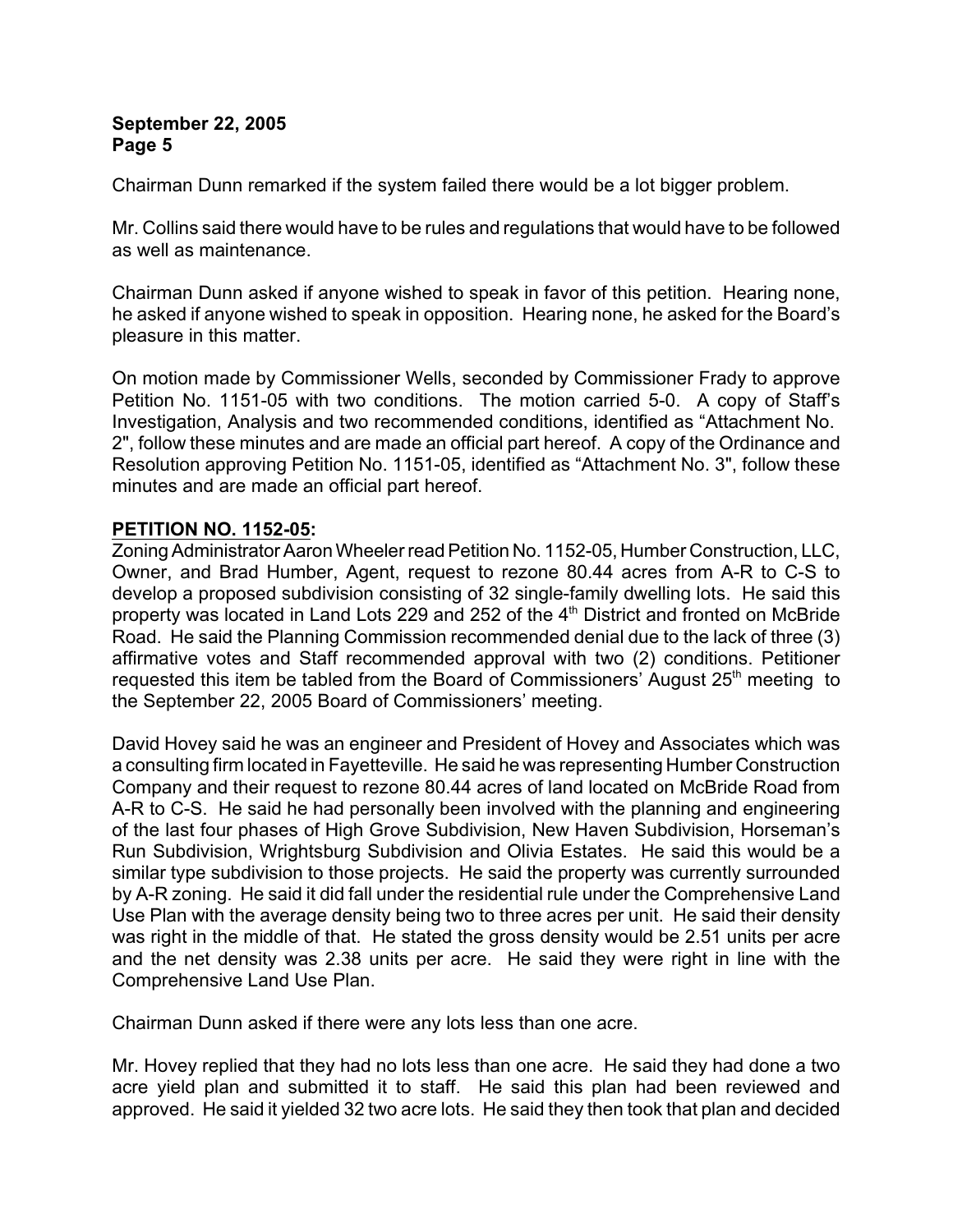that it would be best to come up with a conservation subdivision with one acre lots and over 50% open space still available. He said they would have to bring water to the site. He said it would have to come down McBride Road. He said they fully intended to do that and it would give those people between this subdivision and S.R. 85 the ability to have fire flow protection as well as the ability to tie onto the County Water System.

Mr. Hovey remarked that this was the kind of development that was really encouraged by the Georgia Stormwater Management Manual. He said it was encouraged to reduce the impervious surfaces and to protect the watershed buffers, wetlands, tributaries, decrease the street lengths, cluster the houses and leave more conservation and open area. He said this was what they had chosen to do in this project.

Chairman Dunn asked if anyone wished to speak in favor of this petition.

Tammy Jones said she had lived in Fayette County for over thirty years. She said she was currently building a new home on McBride Road near the entrance of the proposed subdivision. She said residents who had lived in Fayette County for a long time had seen many changes here during that time. She said she knew change was inevitable. She said she believed that the property being discussed tonight would eventually be developed as a subdivision. She felt it was important to have a say in what type of subdivision would be developed and she appreciated the spirit of this public hearing. She said Mr. Humber and his contractors were currently working on her new home. She said because of this fact she had visited several of the homes on which Mr. Humber had worked and she had also visited Horseman's Run Subdivision off of Goza Road. She noted that this subdivision was modeled after Horseman's Run. She said based on her assessment of Horseman's Run and the quality and caliber of homes built by Mr. Humber she had no issue with living next door to such a development. She said this type of neighborhood would have a positive impact on the value of her home and property. She said she based this conclusion from developments such as Whitewater Estates and High Grove which no doubt had positively impacted homeowners on Redwine Road and had set the standards for future developments in that area. She believed Mr. Humber and this project deserved the Board's support.

Jerry Jones said he had sold Mr. Humber this property. He said Tammy was his daughter who was building the new house. He said his cousin lived across the road, his mother lived next door, and also his aunt lived next door. He said he would like to see quality homes built there. He said these homes would be \$400,000 to \$500,000 homes. He said he also liked the idea of the green space and open land, parks and also the walking trails that would be there.

Chairman Dunn asked if anyone wished to speak in opposition to this request.

The Marshal counted thirty people standing in opposition.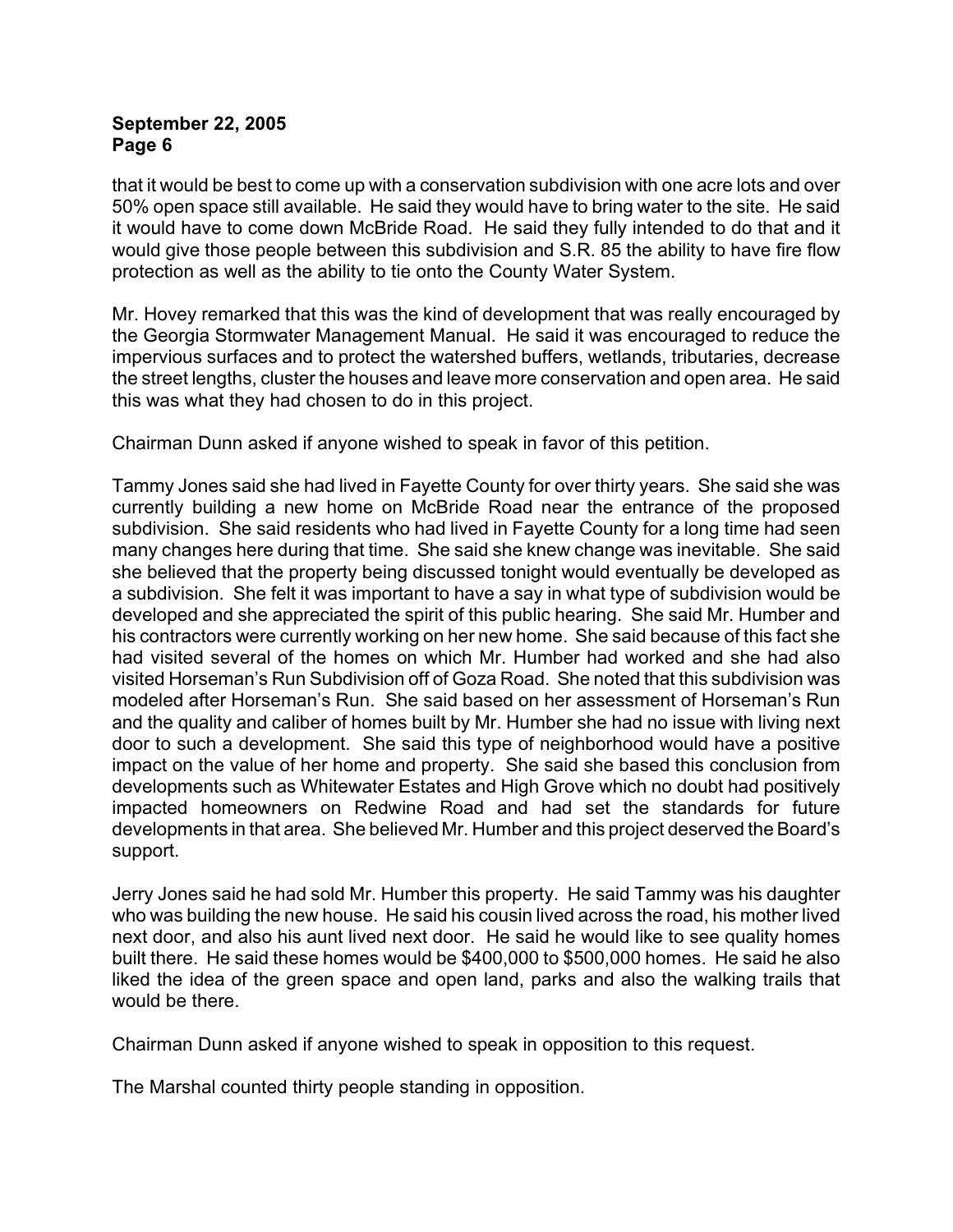Chairman Dunn asked how many wished to speak and eight people raised their hands.

Jennifer Hawk presented a petition to the Board showing approximately 45 residents in opposition to this rezoning request. A copy of the petition, identified as "Attachment No. 4", follows these minutes and is made an official part hereof. She said she lived on the East side of the proposed development on eighteen acres. She said her husband was not able to attend this meeting but she wanted to express both of their opinions regarding this rezoning application. She said they were opposed to this rezoning for several reasons. She said first of all they felt this rezoning was not necessary to "protect the natural attributes of the site and provide open space." She said under current zoning the natural attributes of the land were protected by the setbacks in the A-R restrictions. She remarked that much of this land was wetlands and would not be able to be developed anyway. She said under the current zoning the number of houses would be restricted to approximately fifteen homes instead of the proposed 36 homes. She said secondly this rezoning would change the character and intent of the neighborhood. She stated it could almost be considered a spot rezoning. She pointed out that the Board had turned down many rezoning applications in this area requesting smaller parcels and all of the surrounding properties were at least five acres. She said finally there were environmental issues that had not been addressed on this plan that was submitted. She stated there was no stormwater drainage plan or detention facilities shown on the plan. She said soils in this area were poor due to the wetland areas. She questioned this number of homes being on septic systems and felt this would affect the groundwater and all of the wildlife associated with this area. She said as of yet no one had looked at that issue. She said this property had previously been used for personal dumping which included over 200 tires, many cars, a few buses and tons of buried materials. She said she had personal knowledge of this as they had walked the property several times with Mr. Mask before he died.

Mrs. Hawk remarked that the issue that really concerned them the most and a lot of the other residents who were present tonight was that the local governments were more than eager to approve this type of rezoning simply because it met the requirements for the green space goals of Fayette County. She said the problem was that if the zoning was left the way it was there would not be any green space credit, therefore the County looked to this type of development to make the path smooth for the developers who were helping the County achieve its financial and growth goals for this County. She said in this case they did not feel that this rezoning was a win/win situation even though it might seem so on paper. She said as a neighborhood they would be losing green space to thirty-six homes and all of the negatives associated with increased density. She said they strongly urged the Board to deny this rezoning tonight.

Dennis Chase, 290 Crabapple Road, Fayetteville remarked that he was concerned with the conservation area that was being set aside. He said it seemed like an awful lot of these come through the County and a lot of this area was supposed to be set aside but then there was never any clear management as to how this was going to be taken care of and who would take care of it. He said that was a point that needed to be addressed if this green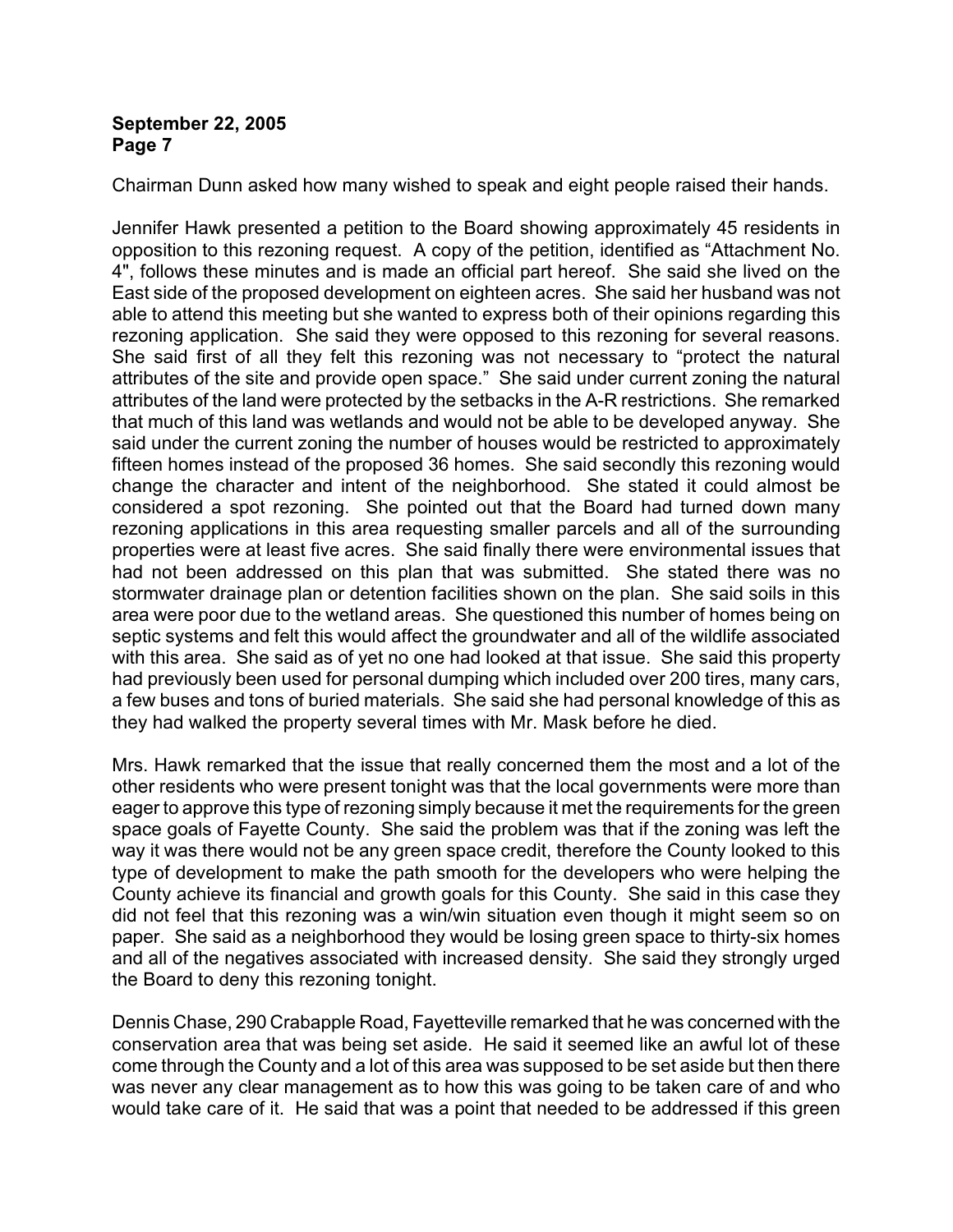space was going to be donated to the County or to a land trust. He said he had heard this several times in the past and the applicant had not actually followed through. He said he would like to make sure that this was actually going to be managed.

Joe Falkenbach, 586 McBride Road, Fayetteville said he would like to bring up two issues tonight. He said the first issue was traffic. He remarked that the applicant's map did not clearly show the curve at the entrance of the subdivision. He said the horizontal distance from the entrance goes around a sharp curve and down a hill 350 feet sight distance requirement was at best questionable. He said if someone was proceeding upward they would be going toward S.R. 85. He said currently in the morning and evening together with all of the school traffic it was virtually impossible to turn left out of McBride Road onto S.R. 85. He said there had been numerous accidents there. He said because of the schools McBride Road itself was becoming more of a feeder road every day. He said this subdivision would introduce 32 homes and probably double or triple that for the additional vehicles or 60 to 90 vehicles accessing the sharp curve on a daily basis.

Mr. Falkenbach further remarked on the second issue he wanted to discuss and that was the school system. He said recently Sara Harp Minter Elementary School and Whitewater High School were completed and there was an expansion to Whitewater Middle School. He said there was already overcrowding at Whitewater Middle School and several classes were being held in trailers. He said this rezoning would increase the density from 32 homes versus the 16 homes as currently zoned in A-R. He said this rezoning would double the number of homes in this area and double the demand on the school system. He said he had a letter from the Superintendent of the Fayette County School System Dr. John DeCotis that was addressed to the Fayette County Zoning Department. He said it was Dr. DeCotis' estimation that there would be an increase of 48 students from the subdivision which would add to the cost of the school system of \$337,000. He said this was based on an approximate \$7,000 per pupil education expense. He said there would be an increase of 32 students to Sara Harp Minter Elementary, 8 students to Whitewater Middle School and 8 students to Whitewater High School. He said the capacity was 787 and current enrollment was 739 and this would bring it very close to full capacity. He said Whitewater Middle School was currently over capacity and this would add students to that situation. He remarked that this type of rezoning plays out to the remainder of the County in that basically the planned zoning capacity would have to double. He said schools could not be built over night and overcrowding would occur twice as fast. He said school boundaries would have to be changed more often which was never popular with the existing population. He felt there should not be a change and the County should stay with the current zoning and control the growth.

Mark Collins, 170 Brandenburg Way in Wrightsburg Estates remarked this subdivision adjoins this property to the South. He said he had attended the last meeting where this rezoning request was addressed. He said he listened and he learned a lot about things that he really did not have knowledge of before as far as zoning terminology and the way the County did business. He said he watched and observed how the process takes place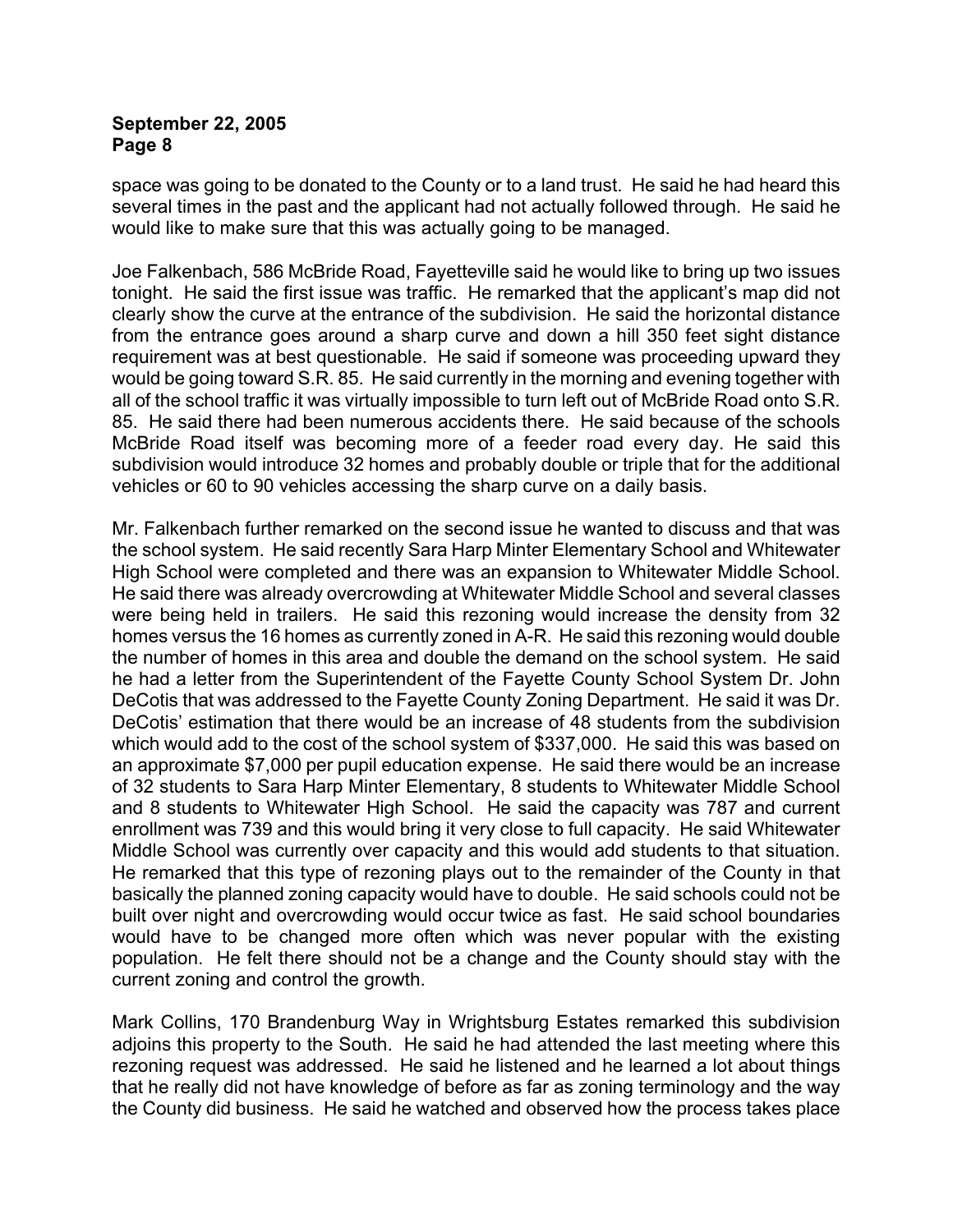and how concerned citizens expressed their concerns on both sides of a given situation. He said he was prepared at the last meeting to voice his concerns in quite a different manner than what he had chosen to do tonight. He said he had met with his neighbors and discussed concerns over these issues such as wetlands, green space, fresh water supply, over abundance of sewerage, traffic conditions on both highways 85 and 92 and the overcrowding of schools. He said while these were all legitimate concerns and he agreed with all of these issues, this was not how he chose to oppose this rezoning. He said his opposition tonight was on a much simpler scale and actually this very Commission made it so. He commented that just a little over a year ago when Wrightsburg Estates was developed by Rod Wright, he attempted to create three acre lots and this very Commission told him there would have to be a minimum of five acre lots. He said this was where he had made his investment. He said when he looked at this investment he looked at the zoning that was currently in place. He said he moved to this particular part of Fayette County just for the acreage. He said he had spent quite a bit of money building his home which he considered to be his dream home. He remarked that this was not fair to the landowners on McBride Road and not fair to the residents of Wrightsburg Estates for this to be changed. He said at the last meeting a gentleman who he recalled was Mr. Hernandez very eloquently pleaded his case to have his property rezoned so that he could have goats. He said the Board did the right thing on that request. He said everybody in the audience felt sympathy toward Mr. Hernandez and a lot of people spoke in support of the request. He said this Board made the right decision on that request. He said the way Mr. Hernandez's property was set up and was surrounded by different kinds of subdivisions. He said just as citizens in subdivisions surrounding Mr. Hernandez did not want to see goats, the people along McBride Road and in Wrightsburg Estates did not want to see houses on one acre lots. He said the Board's reasoning for its decision involved phrases such as "destroying the character of the neighborhood" and "a precedent of adverse effect. He said he believed in the Board's wisdom that it had made the right decision and in this case he felt the same thing needed to be done.

Betsy Thoms said she lived across the street from the proposed development. She said her husband and her operate a tree farm on their property. She said they were truly agricultural residentialists. She said the Board would hear from many residents of this area as to why each of them wanted this zoning to remain A-R. She said she did realize that the Board should have a legal basis for its decision to deny this rezoning. She felt there were at least five points which would allow the Board the basis to deny this rezoning. She said one was the issue of the traffic. She remarked that 32 lots with 64 plus cars would result in an over burdensome use of McBride Road. She said as a result the Sheriff's Department in their departmental comments had already stated that this development would have an impact regarding an increase in the number of vehicles at S.R. 85 and McBride Road which has a reduced sight distance issue in an already congested area. She said the second issue was the adverse impact on the surrounding property. She said the rezoning would adversely affect the agricultural residential use of the adjoining and nearby properties where horses were kept, crops were raised and fish were caught. She said the third issue involved the extensive wetlands, entrance to the subdivision beyond a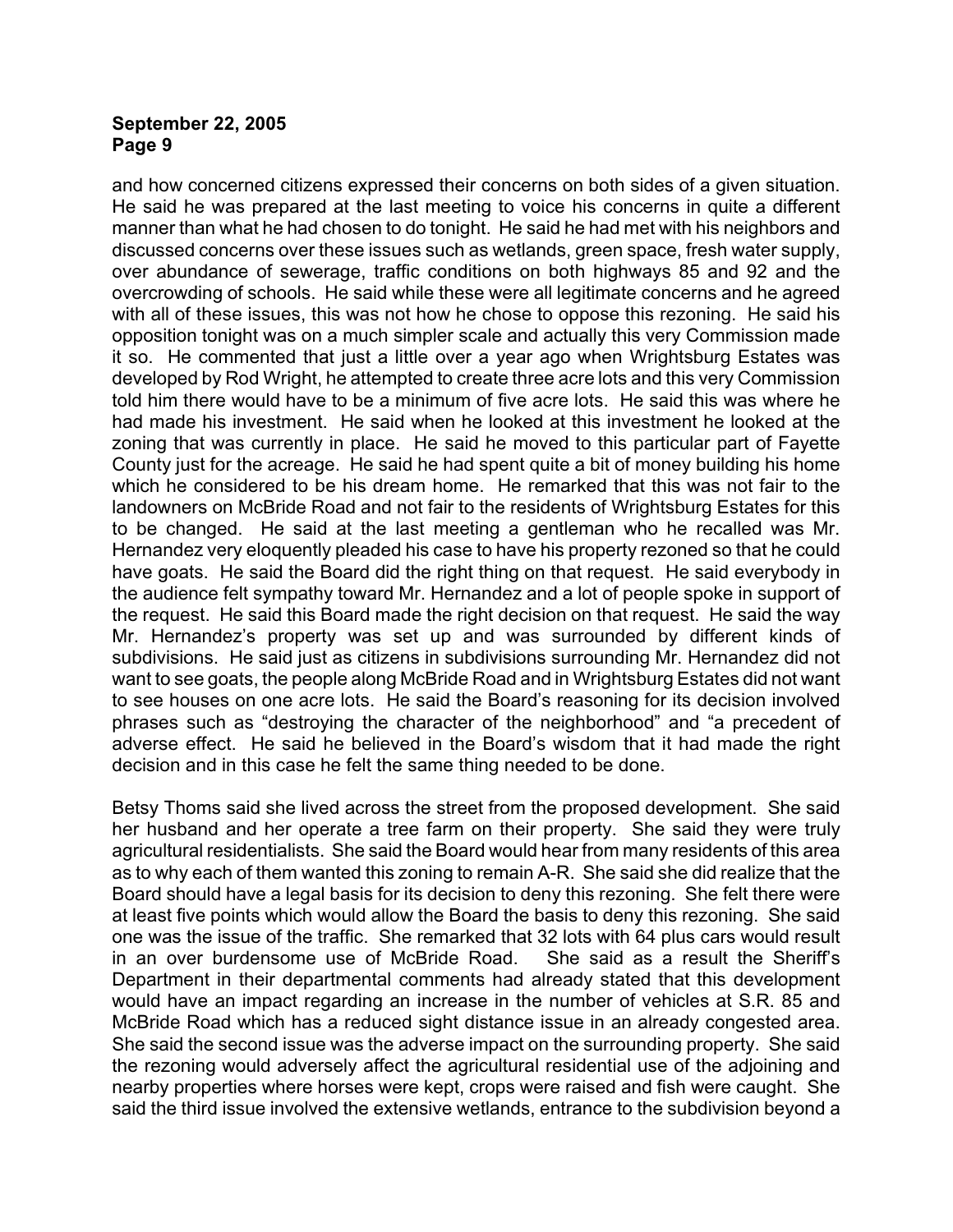very sharp curve with limited sight distance and the hazardous materials previously dumped on this site. She said fourthly if the adjacent land use was considered and the net density of the development, it could be debated that the proposed zoning did not actually fit the Land Use Plan of one unit for one to three acres. She said fifthly there were no constraints on the property owner's right to use the property as it was currently. She said the property owner could develop the property as it was currently zoned. She said she would also like to add that most of the residents along McBride Road had built in the last ten years or less and the benefit to home ownership there was the five acres. She said they did not have cart paths, parks or walking paths or easy access that typically accompanied and attracted the dense housing. She said they did have realtors and realtor friends that constantly inform them that they had clients wanting to get out of the close knit neighborhoods and purchase more land and asking if they were interested in selling their property. She asked for the Board's consideration in denying this request for the people who lived here and built their homes based on the requirements in place and not for those people who did not live here and who wanted to make changes that would affect everyone else just for the sake of higher profits.

Scott Gilbert, 591 McBride Road, Fayetteville remarked that at the last meeting some of Board members would not want to do anything to change the character of that neighborhood. He said he had one neighbor who had a tractor plowed garden. He said one of his neighbors had goats, one neighbor was a tree farmer and several neighbors who owned horses and cattle. He said one of his neighbors had recently petitioned and he believed rezoned back to A-R just around the corner from his house. He said many of the residents have full sized tractors just to cut the grass. He said this was the character of the neighborhood and it would grossly change if this rezoning was approved. He remarked on the precedent of adverse affect. He said the traffic and the schools would definitely be impacted. He said the bottom line was that there would be more houses on smaller lots. He said he realized the Board was under requirements from the State to do things percentage wise for green space but the bottom line was the precedent that would be set and that would be one house per one acre lot. He said this was not what any of the surrounding neighbors wanted. He said none of the residents wanted to restrict anyone from using their property but assured the Board that there would be no problem in selling larger lots there. He said the last time he had put his lot up for sale before he built his home he had eight people in three hours offer him what he was asking. He said there was plenty of demand for the larger lots. He said they welcomed new neighbors but respectfully requested that the Board deny this rezoning request.

Sherrill Ridley, 305 Wrightsburg Court in Wrightsburg Estates remarked that the proposed subdivision backed up to her subdivision. She said she had attended the meeting approximately one and a half years ago when Rod Wright requested changing the zoning from five acres to three acres. She said there was a large group present at that meeting who opposed the request. She recalled one lady having nine acres and she wanted to give her son four and a half acres and that had been turned down less than a year before. She said the lady was really furious to think that the Board would allow less than that especially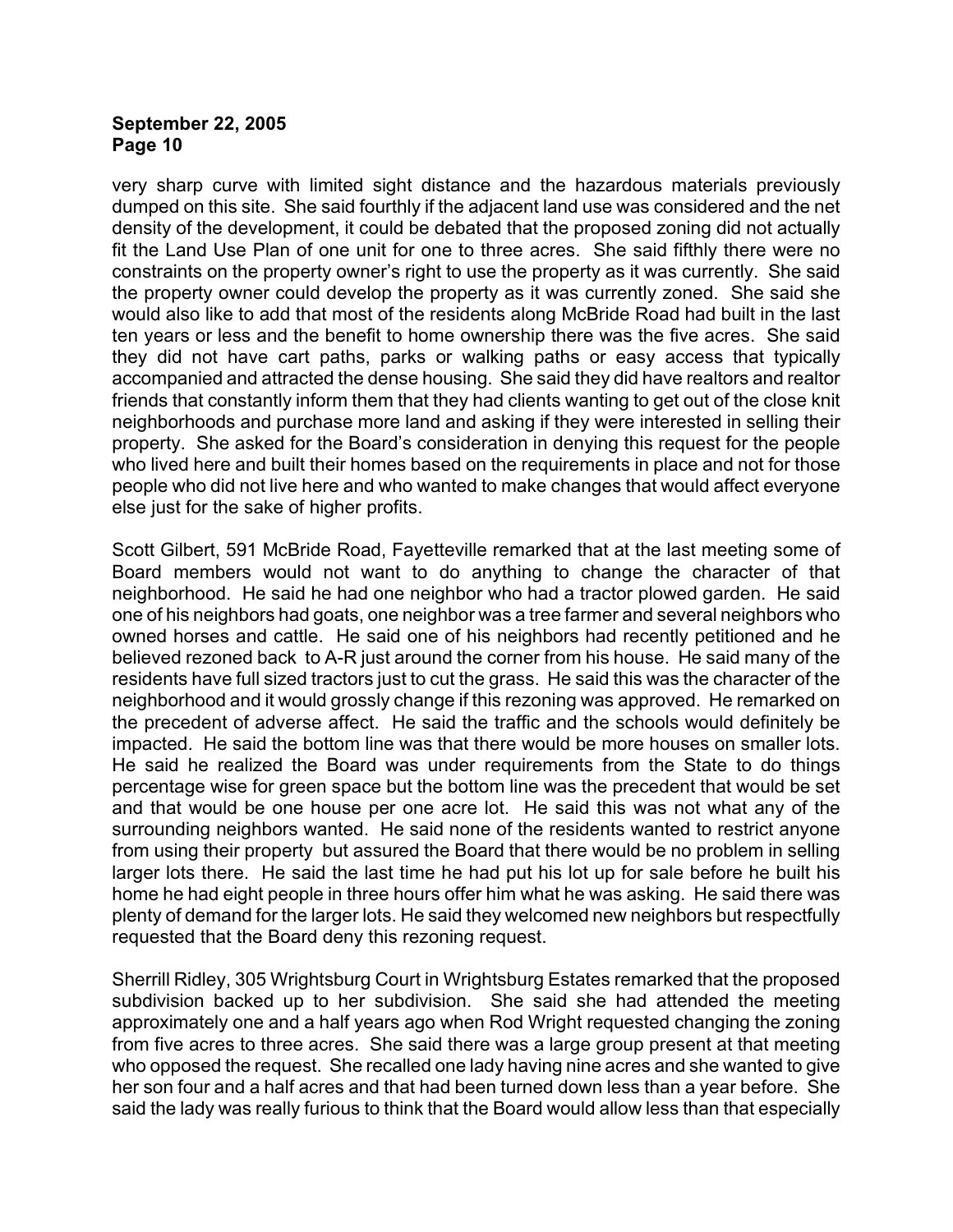since she was told no. She said they loved their new neighborhood and had purchased property there because it was five acres. She said the whole idea of the five acre lots made this a very special place to live. She said she did not want this to be changed and she felt it would really destroy the character of the neighborhood. She said they had built their dream house here and they were concerned with irreversible damage to the area if this rezoning was approved.

David Wilson, 754 McBride Road, Fayetteville said his wife had pointed out a recent article in the newspaper relating to Gwinnett County. He said in some part of Gwinnett County they had instituted a regulation that said a maximum of eight people could live in an individual house because more than that would be a strain on the infrastructure of the area. He said growth was fine but he would like to see Fayette County grow into something that was still remarkable as compared to surrounding areas. He said uncontrolled growth based on profit simply would not get this done.

Ann Daniel, 740 McBride Road, Fayetteville said she was approximately three houses down from the proposed subdivision. She said Mr. Mask was her neighbor and her friend and she just did not think this was what he would want for his property. She said the neighborhood did not need something like this. She said there were new schools behind her house. She said she had also just learned that Fayette County Kiwanis Field had just been sold for the bus barn thereby causing additional traffic in the area.

Commissioner VanLandingham said that statement was incorrect. He said Kiwanis Field had not been sold.

Ms. Daniel said there was a lot of land along Goza Road that had not been developed and it was beautiful land. She said there was supposed to be a proposal for a golf course in that area. She expressed concern with over development and more traffic. She asked when the new roads would be coming in to carry everyone to and from. She said there was no infrastructure.

Chairman Dunn asked if the applicant had any rebuttal comments.

David Hovey replied yes he would like to address some of these concerns. He commented on the suitability for the soils for septic tank systems. He said the soils had been delineated on the site and on the conservation plan they had clustered all of the lots in the best soils. He said they had prepared a two acre yield plan and in some places half of a lot would be in good soil and half of another lot would be in questionable soil for an alternative system. He said they had decided to cluster the property and get every bit of it into good soils. He said they did have a delineation and it was shown on the plat. He said the issue had also been brought up that there were no detention basins or storm drainage structures shown. He said it was required that storm drainage structures be shown on a particular rezoning plat. He said they did not propose to have detention basins on this site. He said he could prove this through hydraulic models that stormwater detention would not be required. He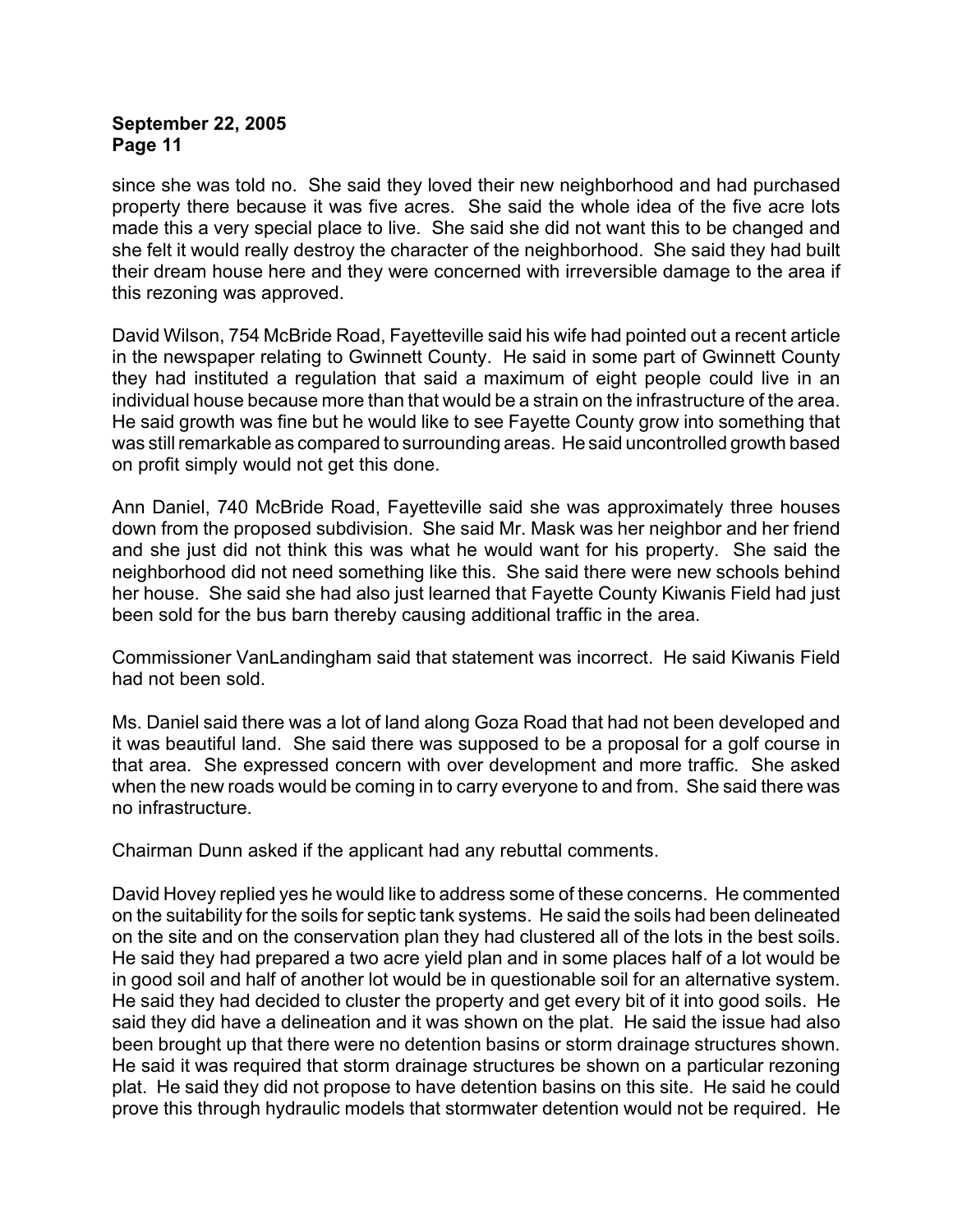said this was basically what was called a peak analysis. He said the entire drainage basin would peak long after this site peaked. He said if they tried to set up a stormwater detention basin they would bring the two peaks together and create a worse situation if they just let it go undetained. He said stormwater quality basins would probably be addressed in the construction plans. He said if Fayette County had adopted the new blue manual then stormwater quality would have to be addressed and it would be addressed. He said that would also help protect the wetlands or any other sensitive areas. He said an issue had been brought up about the possibility that this might be considered spot zoning. He said he was not sure but he thought there was a piece that was rezoned R-70 at the intersection of McBride Road and S.R. 85. He commented on the issue of traffic concerns. He said this was a collector road and denoted in the County as being a collector road. He said he has had the County Engineer out to look at this proposed entrance and both of them agreed that there was a sharp curve there but most of the traffic would be headed to S.R. 85. He said the majority of the traffic would be turning left and headed to S.R. 85. He said if there was a sight distance issue with McBride Road and S.R. 85 he was sure that the Department of Transportation had already looked at it in the original design of S.R. 85. He said they were not changing the sight distance. He said if there was a problem there it could be addressed with the D.O.T. He said there were also concerns about clean up of the site.

Chairman Dunn interjected and said he recalled the sight distance being on McBride Road being the problem and not on S.R. 85.

Mr. Hovey said he recalled a problem with the sight distance at the intersection of McBride Road and S.R. 85 as well as McBride and the sharp curve. He said he had the County Engineer out there to look at it and they both agreed that 350 feet was about all there was available. He said they could not improve the sight distance either way they went. He said the entrance had to be where it was shown and it was not going to get any better than that location. He commented on the issue of hazardous material being located on the site. He said they were not aware of hazardous material being on the site. He said if there were any vehicles or tires on this property, they certainly would be cleaned up and taken to the dump or wherever they needed to be taken to and disposed of properly. He recalled the speed limit on McBride Road was 35 miles per hour.

Chairman Dunn asked Mr. Hovey to address a couple more issues. He asked about care of the wetlands.

Mr. Hovey replied that the care of the wetlands would come under the Homeowners' Association that they were planning on setting up. He said that would also fall under the new Georgia Stormwater Management Manual. He said maintenance responsibilities would have to be set up for stormwater quality ponds. He said normally it was assigned through a Homeowners' Association. He said this was relatively new to all of the municipalities and would be something to address during the construction plans or prior to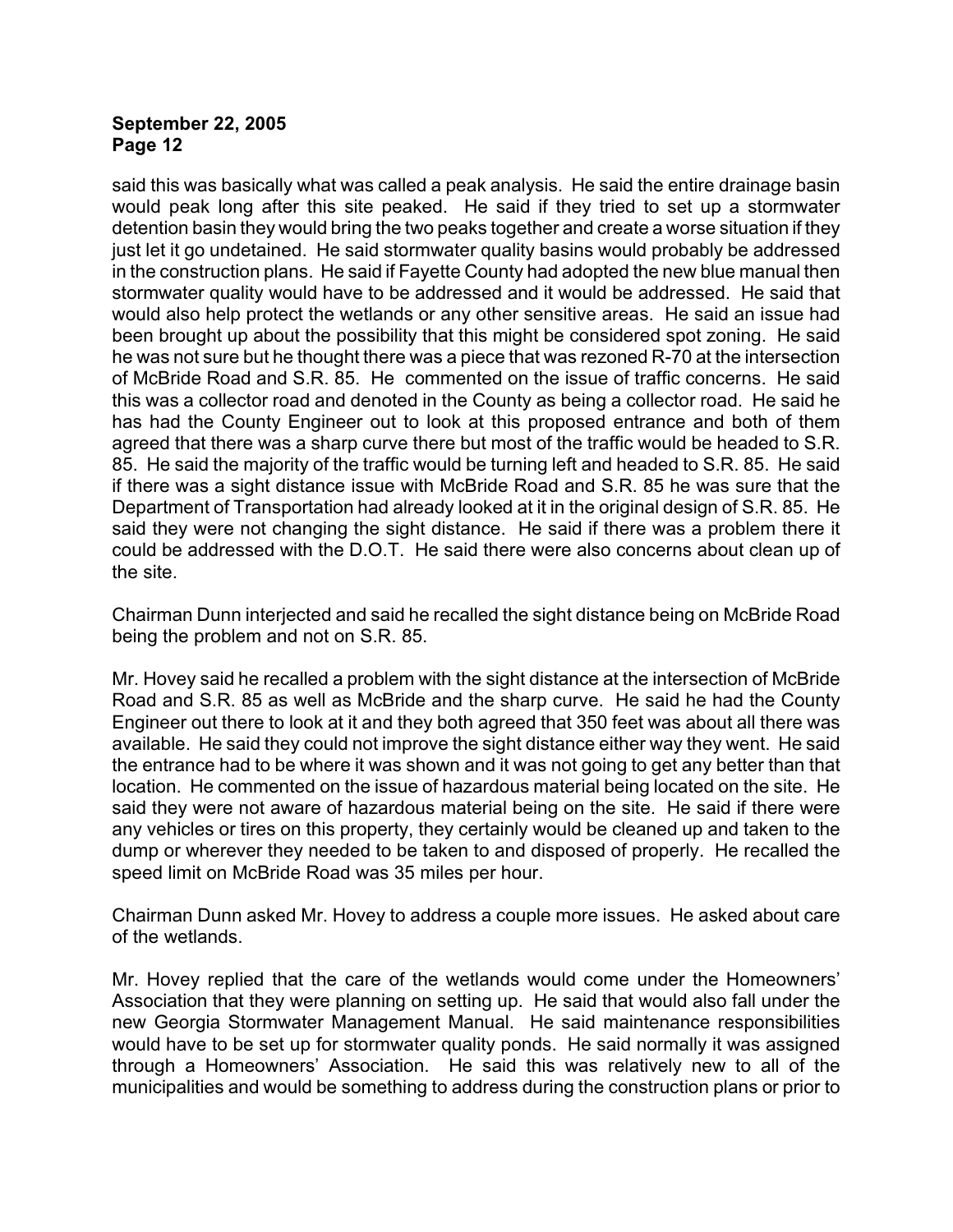any final plat approval. He said responsibility of the maintenance of those wetlands stormwater quality ponds would have to be assigned at that time.

Chairman Dunn asked what the neighbors would do if the people in the subdivision did not care for the wetlands.

Mr. Hovey replied that would be a question for the Corps of Engineers. He said if the wetlands were disturbed they would be fighting a losing battle with the Corps of Engineers.

Chairman Dunn said there were other ways of disposing of that land. He noted that the land could be given to a conservation organization and they could take care of it.

Mr. Hovey said that was an option that they would certainly look at.

Chairman Dunn asked about the overall character of the neighborhood.

Mr. Hovey said there were 31 additional houses that would be there under this current plan. He said they had done a two acre lot layout and still came up with 31 two acre lots. He said some of those two acre lots were actually closer to three or four acre lots. He said they were going by the Land Use Plan. He said Fayette County had adopted this Land Use Plan with the two to three acre per unit density. He said they were right there at 2.5 acres per unit.

Chairman Dunn asked what the average lot size would be under the straight two acre zoning.

Mr. Hovey replied that the average lot size was probably 2.5 acres. He said the density would be the same. He said they were setting aside over half of this site as conservation area.

Chairman Dunn said two or three people had brought up the issue of the decision made on Wrightsburg Estates and the fact that the Board had denied Mr. Wright's request to make smaller lot sizes in there. He said the Board certainly denied that request for smaller lot sizes. He stated that was because it was a platted subdivision. He said if someone buys into a subdivision they were entitled to know what the subdivision was going to look like. He said this Board had been very, very consistent with that through its tenure. He said that was a totally different issue than rezoning a piece of property. He said he just wanted to make clear that it was not inconsistent to have denied Mr. Wright on his rezoning of Wrightsburg Estates.

Chairman Dunn asked if anyone else had any further questions.

On motion made by Commissioner Pfeifer, seconded by Commissioner Wells to deny Petition No. 1151-05, discussion followed.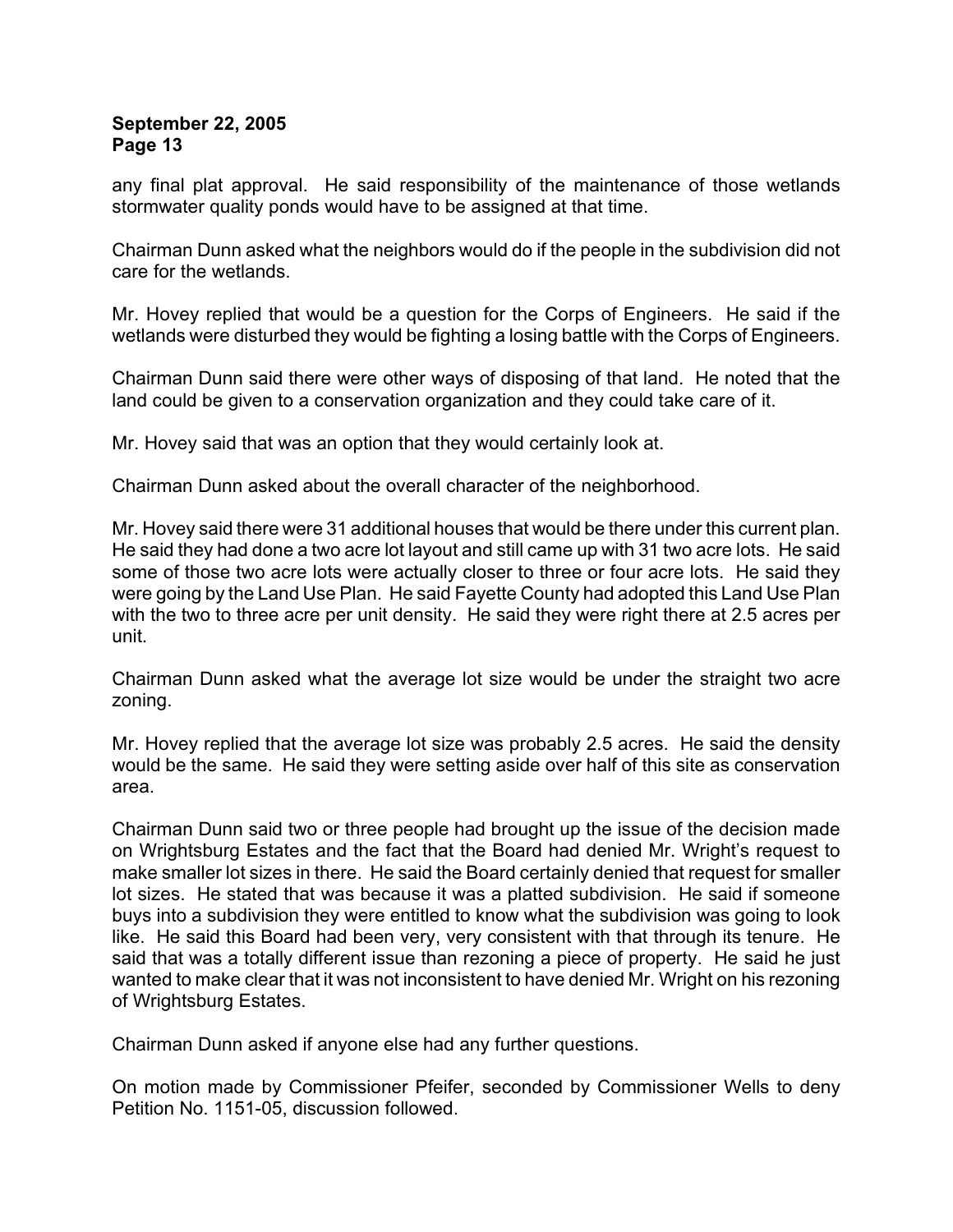Commissioner VanLandingham said the petition and the rezoning falls into the comprehensive Land Use Plan. He said it accomplished requirements that was imposed on this Board by the State. He said in reading some other material this afternoon he determined that the County had 94,264 acres in Fayette County. He said of that land 21,870 acres were developed. He said this left 24,701 that was undeveloped which was 49.4% and that was located South of S.R. 54. He said Fayette County had barely managed to live off its growth for the last three years and not raise taxes. He said most C-S zonings would come out of areas where the majority of the property was A-R. He said this was the reason the County created the C-S zoning and that was to accomplish the green space program that the State required of the County and at the same time not to increase density all that much. He said he certainly understood what the people on McBride Road were facing. He said he had the same thing where he lived. He said it was inevitable and growth was going to come. He said for the Board to sit here and say that it should go somewhere else would be a fallacy. He said as much as he loved the rural setting of Fayette County, the Board would be faced with a lot of these decisions. He said this was one of the reasons the C-S zoning was created. He felt this request was in order and fell within the comprehensive Land Use Plan and he felt it should be approved.

Commissioner Pfeifer said he had generally been a supporter of conservation subdivisions but he could not support this one. He said he had carefully weighed each of the conservation subdivision requests that had come before the Board. He said he had tried to make sure that even though the lot size was smaller that the conservation subdivision did not make an area with larger lots look like an area with smaller lots. He said in some of the other cases the topography of the area meant that the conservation subdivision did not alter the appearance of the area to those people living nearby. He said he did not think that was true in this situation. He said he had been vocal in the past about some of the shortcomings that he felt existed in the C-S zoning as it was written. He said one of those problems had been the lot sizes. He felt this had been addressed by the new rezoning category called estate zoning and these involved larger lot sizes. He said if this was an estate rezoning request, he might be able to support it. He said he had not been hesitant in the past to recommend other legal zonings when he did not feel that the requested zoning was appropriate for the area. He said because of the planning requirements on an estate zoning he was not prepared at this time to make that recommendation. He said that would be placed on the developer of the property. He said this piece of property was wide open. He said he had seen the pictures and had also visited the property. He said this property was completely visible to everyone in the neighborhood and anyone who might drive by. He said it would look like a one acre subdivision right in the middle of A-R zoning. He said he had nothing against the way Rebecca Lakes or Horseman's Run were developed. He said they were both filled with attractive homes and with pleasant families but he did not feel that either one belonged where it was. He said these just were not fair to the surrounding area. He felt this Commission had brought a halt to the trend that existed in this County toward more intense development of several years ago. He said this proposal would represent a reversal in that improvement and would just be another smaller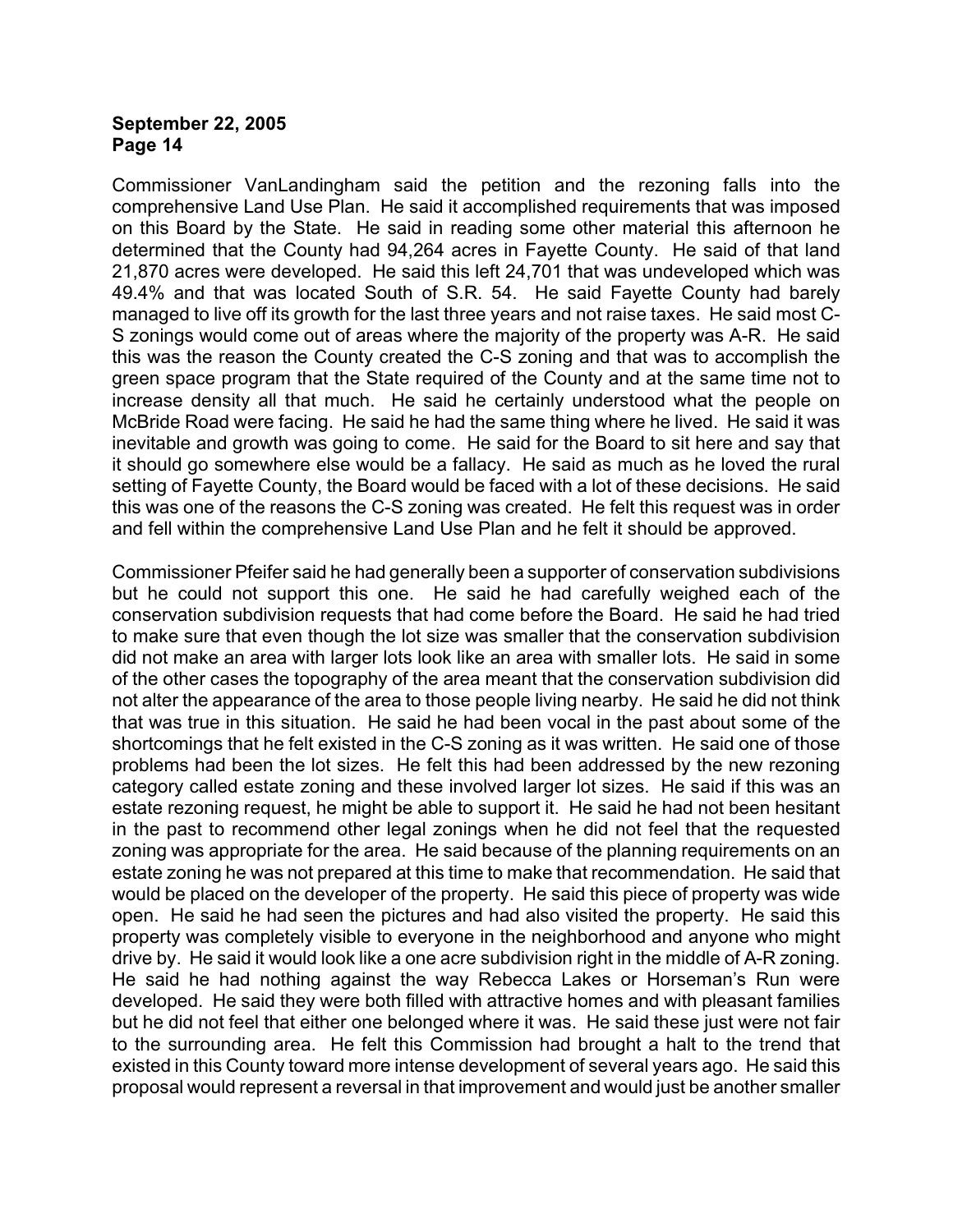Rebecca Lakes or Horseman's Run in his view. He said it would forever alter the character of this area and he could not support it.

Commissioner Frady said he agreed somewhat with Commissioner VanLandingham. He said he disagreed with Commissioner Pfeifer because the Board was not increasing the density that was allowed there. He said this piece of property that the C-S zoning was created for approximately three years ago to fit in this property for open space. He said it was not zoned A-R five acres but zoned A-R for the Land Use Plan for two to three acres. He said it was not going to increase students in schools or traffic. He said this would give the County a lot of open space and a lot of recreation land. He said this was a legal zoning and he felt it was wrong for the Board not to do what it had put on the books to do. He said he was not going to vote against this request because he felt it was the legal zoning. He said he had been living in this County probably more than most and he had seen it grow out of the 12,000 people since he had come here to where it was today. He said while he had been disappointed in some things he felt this Board had done a lot of good things for this County. He said he had to vote in favor of this because it was the right thing to do legally and he would be remiss if he did not.

Commissioner Wells said she also supported conservation subdivisions in some areas but she did not believe that this was an area where it should go. She said a house could legally be put on two to three acre lots in this area. She said most of the time with a conservation subdivision it was for the benefit of the County. She said a lot of this property was going to go in the conservation area as wetlands and would not really give the County land that it could really use for walking paths or things of that nature. She said she hated to see the rural part of the County and start making small lots and putting houses on one acre. She felt this would have an adverse characterization to that area. She said the County could approve a C-S subdivision and it would be a legal zoning, but the County could also require the developer to put this on two to three acre lots which would also be a legal zoning. She said she was just not comfortable with the Board putting one acre lots there and averaging out two acres. She felt this would do a disservice to the people who had moved there for the rural atmosphere and she did not feel this was the place for the County to put a C-S zoning. She said the Board was not compelled to put a C-S zoning any particular place. She said this was the Board's option and she did not feel this was a good option for the Board.

Chairman Dunn said he was a very staunch advocate of conservation subdivisions because generally only half of the land would be developed that could be. He said in this case there could only be 31 houses for this C-S subdivision wherein a legally land used area there might have more houses. He said in this project it looked like the number was almost identical. He said he had received several e-mails from citizens stating that there should not be a one acre subdivision in this area or the fact that it would appear like a one acre subdivision. He asked what would happen if the Board approved a straight two acre subdivision. He said he strictly believed that C-S was a good way to go but he could certainly understand the concerns of the citizens and the Board because this in fact was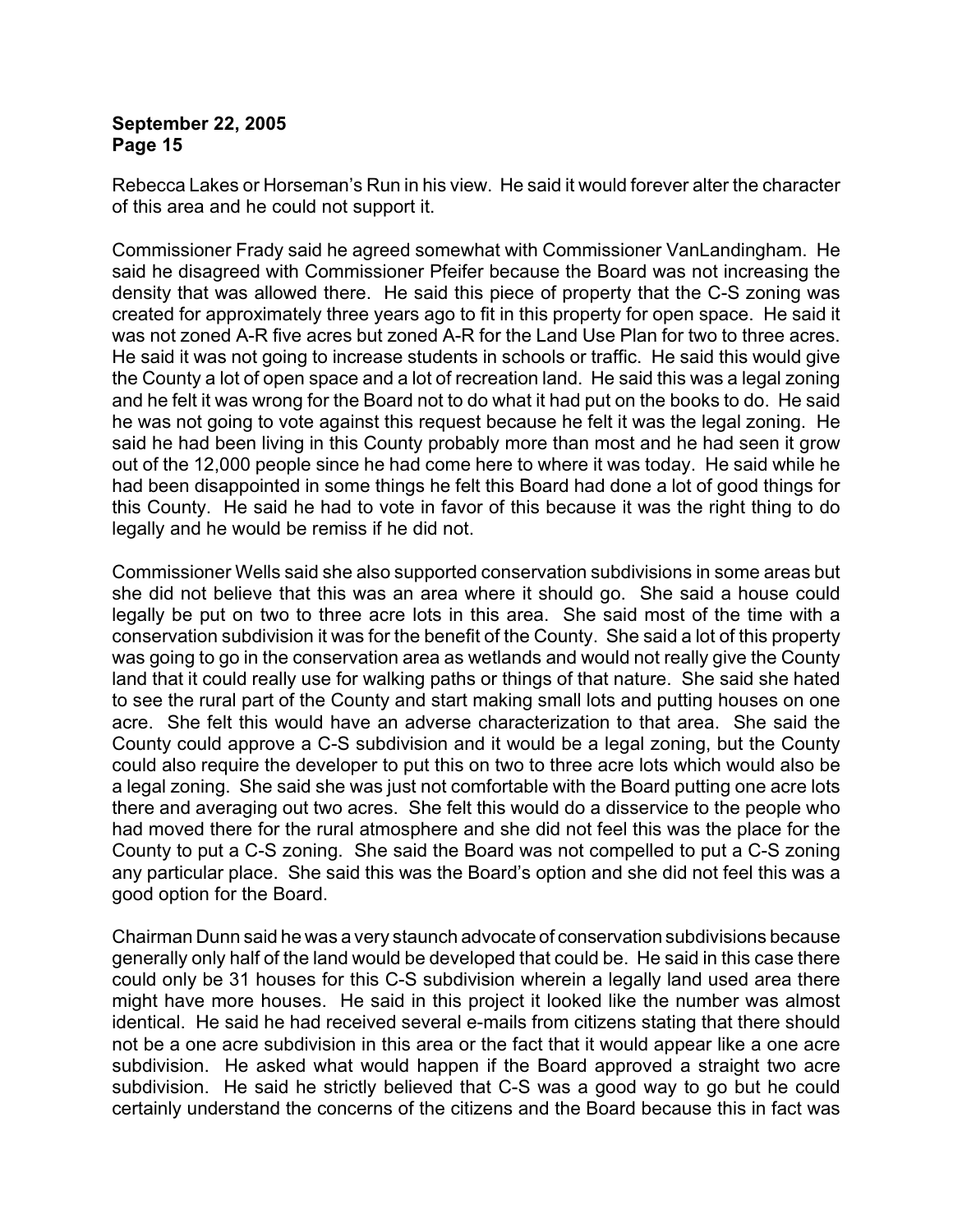a legal zoning. He said a two acre zoning was also on the books as legal. He said Humber Construction owned the land and had the right to develop the land. He remarked in the future as the County grows, there would not be twenty or thirty acre lots. He said he did not want to simply deny the motion and say that Humber could not develop the property.

Commissioner Pfeifer interjected that the property was zoned legally right now and if the petitioner wanted to come back later and request another zoning then he would consider that at that time.

Commissioner Frady said the property could be C-S or two or three acre tracts. He said the applicant had requested C-S and this was definitely a legal zoning the same as two and three acre tracts.

Commissioner Pfeifer said the Board did not always have to go with the maximum density that was allowed.

Commissioner VanLandingham suggested Chairman Dunn call the question on the motion.

Chairman Dunn felt the Board should make a decision tonight so that the property owner knows that they have a legal zoning and they can build something on this property other than five acre lots.

Commissioner Wells asked if the motion could be rephrased to approve an R-70 zoning.

Commissioner Frady asked if there was a reason why the Board was not voting after the question was called.

Commissioner Pfeifer said he would withdraw his motion and make a new one approving R-70.

On motion made by Commissioner VanLandingham, seconded by Commissioner Pfeifer to approve Petition No. 1152-05 as R-70 zoning for two acre lots, discussion followed.

Attorney McNally interjected if the C-S zoning was going to be denied then he felt the motion should be obtained to deny C-S zoning and then if there was any other motion made relative to granting something on this petition then it could be a separate motion. He said the Board would need to take action on the motion previously made for denial of C-S zoning for this property.

Chairman Dunn called the question for the motion to deny this request for C-S zoning.

The motion failed 2-3 with Chairman Dunn, Commissioner Wells and Commissioner Pfeifer voting in opposition.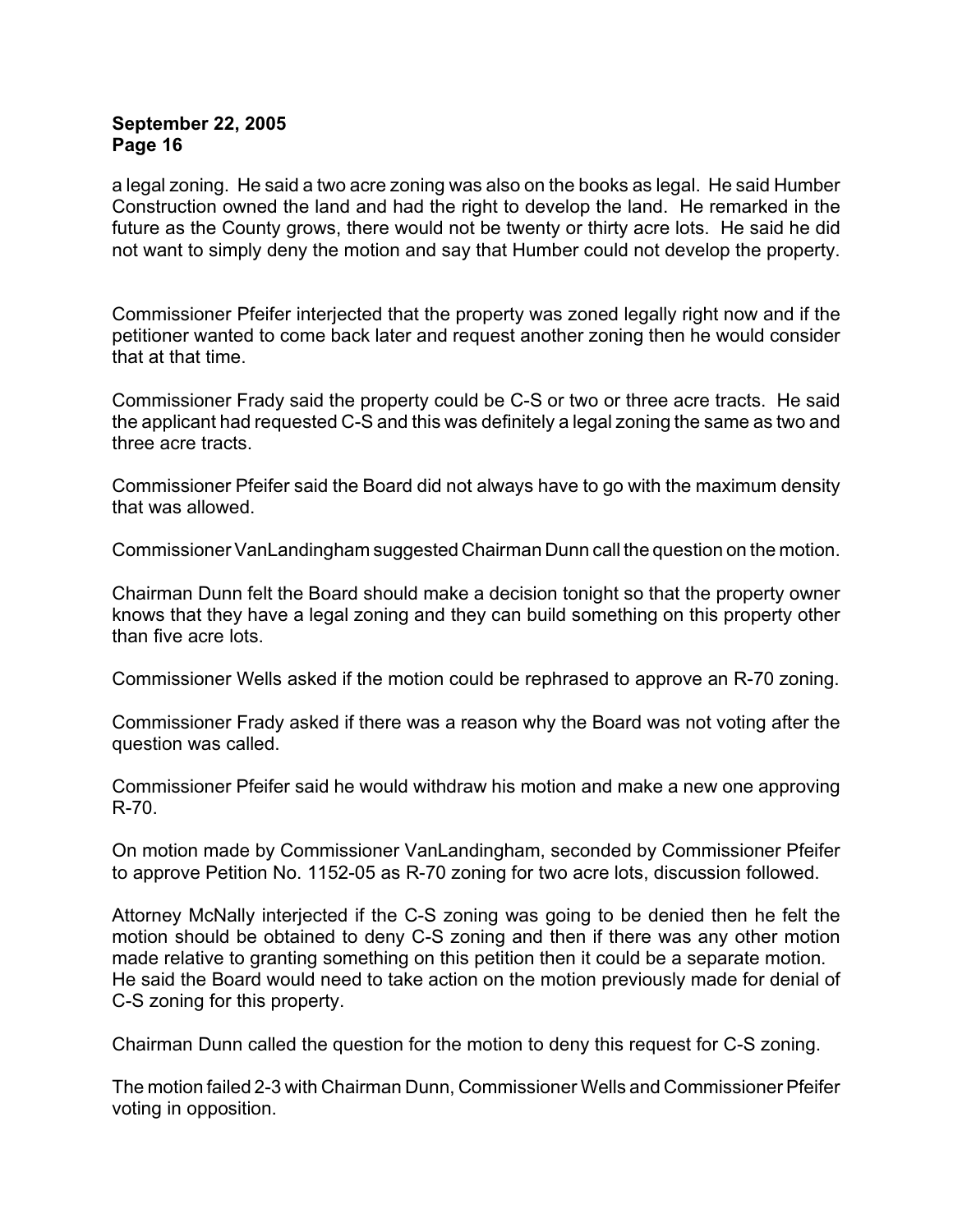Chairman Dunn asked for the Board's pleasure in this matter.

On motion made by Commissioner VanLandingham, seconded by Commissioner Pfeifer to approve R-70 zoning for two acre lots. The motion carried 5-0. A copy of the Ordinance and Resolution approving Petition No. 1152-05 for R-70 zoning for two acre lots, identified as "Attachment No. 5", follow these minutes and are made an official part hereof.

# **PETITION NO. 1153-05:**

Zoning Administrator Aaron Wheeler read Petition No. 1153-05, Ms. Bobbie J. Roberts, Executrix of the Estate of Grace Prayor, Owner, and Rufus Prayor, Agent, request to rezone 2.15 acres from A-R to R-70 to develop one (1) single-family dwelling lot. He said this property was located in Land Lot 22 of the 5th District and fronted on Weldon Road. He said the Planning Commission recommended approval (5-0) and Staff recommended approval.

Rufus Prayor asked for the Board's consideration to rezone this property from A-R to R-70.

Chairman Dunn asked if anyone wished to speak in favor of the petition. Hearing none, he asked if anyone wished to speak in opposition. Hearing none, he asked for the Board's pleasure in this matter.

On motion made by Commissioner Pfeifer, seconded by Commissioner Wells to approve Petition No. 1153-05. The motion carried 5-0. A copy of Staff's Analysis and Investigation, identified as "Attachment No. 6", follow these minutes and are made an official part hereof. A copy of the Ordinance and Resolution approving Petition No. 1153-05, identified as "Attachment No. 7", follow these minutes and are made an official part hereof.

### **PETITION NO. 1154-05:**

Zoning Administrator Aaron Wheeler read Petition No. 1154-05, Allen and Judy Pendergrass, Owners, and Attorney Geoffrey Slade, Agent, request to rezone 4.756 acres from A-R to R-40 to develop two (2) single-family dwelling lots. He said this property was located in Land Lot 250 of the 13th District and fronted on Mitchell Road and S.R. 279. He said the Planning Commission recommended approval of tract I with no conditions (5-0) and approval of tract 2 subject to the one recommended condition (5-0) and Staff recommended approval with one condition.

Jeff Slade said he was representing Allen and Judy Pendergrass. He said this request was to rezone 4.756 acres from A-R to R-40 to develop two (2) single-family dwelling lots. He said this property was located on S.R. 279 and fit in with the neighborhood. He said he would be glad to answer any questions that the Board might have.

Chairman Dunn asked if anyone wished to speak in favor of this request. Hearing none, he asked if anyone wished to speak in opposition to the request. Hearing none, he asked for the Board's pleasure in this matter.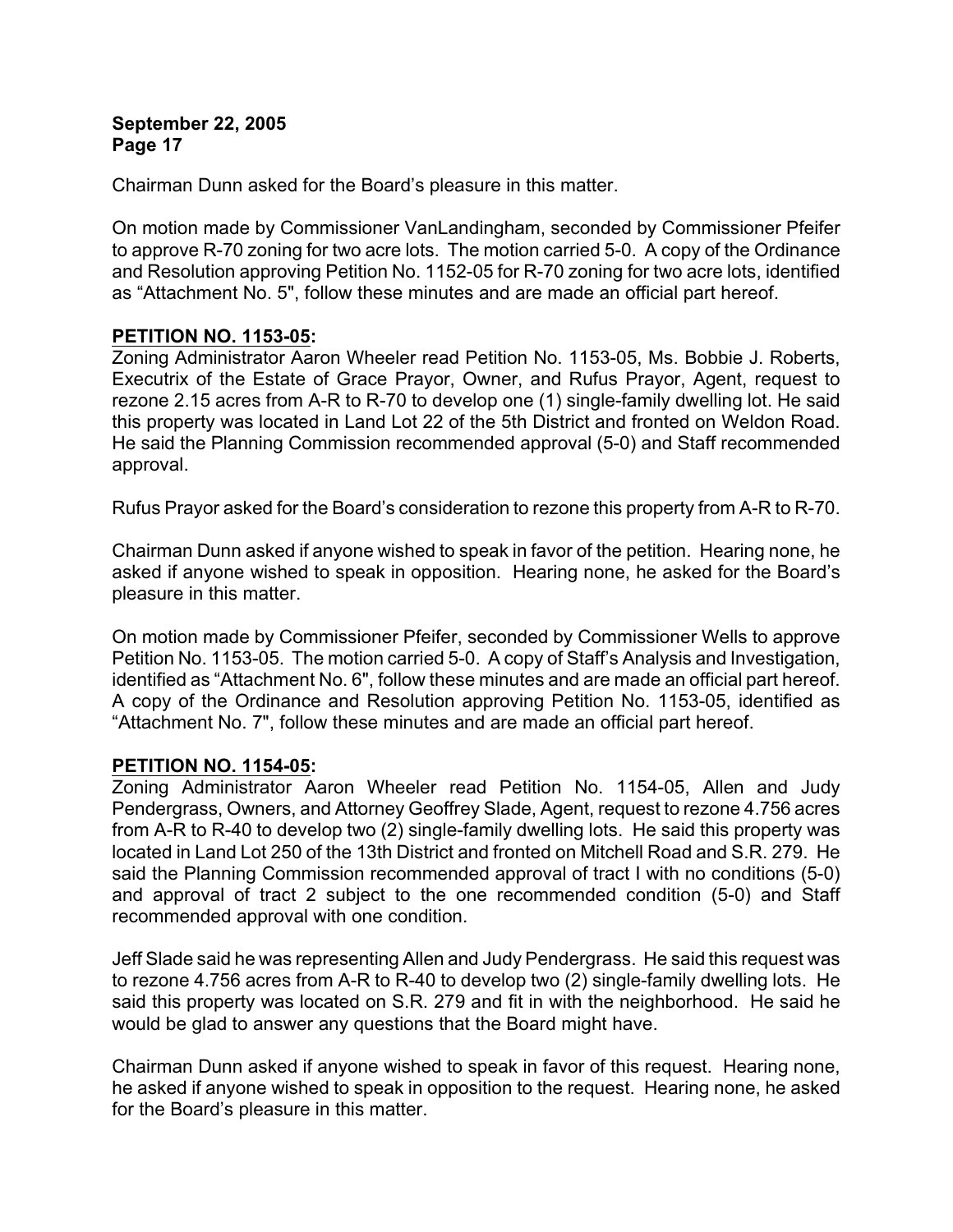On motion made by Commissioner Wells, seconded by Commissioner Pfeifer to approve Petition No. 1154-05 with one recommended condition. The motion carried 5-0. A copy of Staff's Analysis, Investigation and recommendations, identified as "Attachment No. 8", follows these minutes and are made an official part hereof. A copy of the Ordinance and Resolution approving Petition No. 1154-05, identified as "Attachment No. 9", follow these minutes and are made an official part hereof.

# **PETITION NO. T-015-05:**

Zoning Administrator Aaron Wheeler read Petition No. T-015-05, William and Betty Shubert, Owners, and Jeffrey Evans of Powertel/Atlanta, Inc., Agent, request to construct a 150 foot Monopole Telecommunications Tower plus a 4 foot lightning rod. He said this property was located in Land Lot 104 of the 7th District, consisted of 49.75 acres, fronted on Dogwood Trail Road, and was zoned A-R. He said the proposed tower did not comply with the 2 mile separation between tower facilities. He said the Planning Commission recommended approval subject to the four recommended conditions (3-2) and Staff recommended with four conditions.

Jeffrey Evans said he was representing Powertel/Atlanta, Inc. and they were commercially referred to or otherwise doing business as T-Mobile. He said the purpose of this application was to develop and operate a wireless telecommunications facility at 376 Dogwood Trail. He said the parcel was a 50 acre parcel along the Southside of Dogwood Trail. He stated the plan was to develop a 150 foot monopole style telecommunications tower also contained within a 60 x 40 foot compound. He said the purpose of this request was primarily to fulfill the obligation of T-Mobile to its customers in that area and improve the coverage along Dogwood Trail and extending over to S.R. 74 and the surrounding area. He said having worked in this capacity in this County before and being a part of the development of wireless communication facilities, T-Mobile was quite familiar with the intent of the ordinance and understands the sensitivities. He said specifically they were aware that the Board was concerned about the proliferation of towers thus the tower separation. He said secondly they also understand that the Board was concerned about maintaining the quality of the neighborhood and not having those towers infringe on that quality. He said in doing so what it had done in the past was relaxed some of the requirements along highway corridors to encourage development of the towers along those corridors. He remarked that one of the things he would like to point out about their careful selection of this parcel was their obligation to try and find the parcel that would have the least amount of intrusion to the surrounding neighborhood. He felt they had done this by finding a 50 acre parcel.

Mr. Evans remarked that this proposal met the requirements of the ordinance by being at least 1,000 feet from the two closest facilities. He said the adjacent parcel to the East was heavily wooded and currently not occupied by anyone. He said the reason they had chosen this area was to have the least amount of intrusion into the neighborhood. He said staff had asked him why this tower could not be placed further back on the parcel. He remarked there was a pond just to the Southside of the proposed facility and the area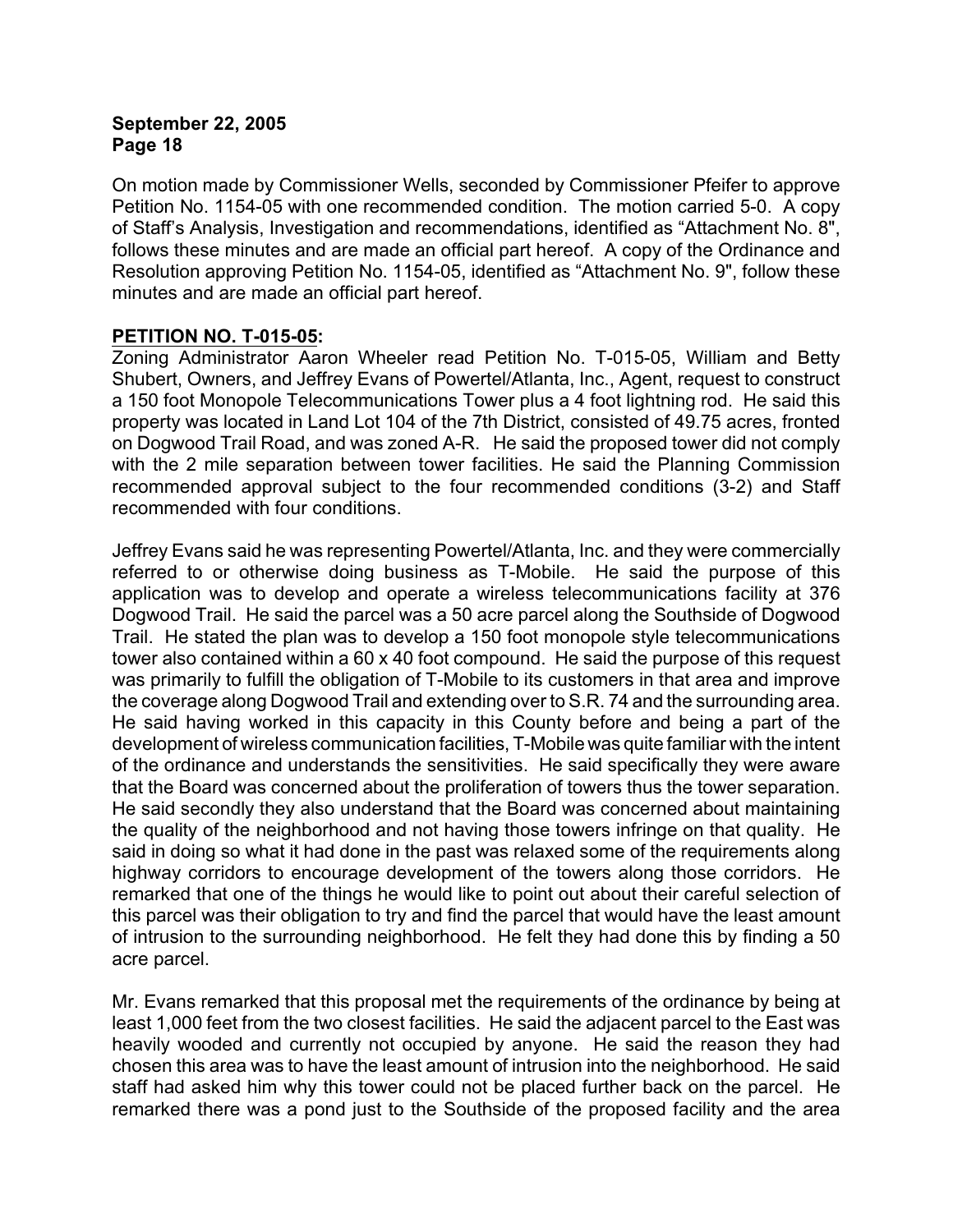South of that was all included in the 100 foot flood plain. He said practicality dictated that they could not put the tower in that location simply because they would be subject to having the compound flood during heavy rain.

Mr. Evans further remarked that there were two items that he was coming to the Board requesting relief for. He said in order to place this facility at this location and meet as much of the requirements as they could they were asking for release from two provisions of the County's ordinance. He said firstly he wanted to point out that to the East they did not meet the 200 foot required setback for facilities of this type in non-highway corridors. He said secondly they were 1.64 miles from the closest tower facility and he noted that they were on that facility. He remarked that there were several other towers in the surrounding area where T-Mobile has its towers mounted. He said T-Mobile has made every attempt possible to cover this particular area by mounting its antennas on facilities around it. He said at the Planning Commission hearing one of the Commissioners raised an issue that they wanted T-Mobile to evaluate the possibility of covering this area alternatively by raising the height of the closest tower. He said T-Mobile had done a scenario to show what the coverage would be if it was allowed to do that. He said firstly he wanted to point out that this was a tower that T-Mobile did not own and it was co-locating. He said the tower was owned by a separate company. He said the second thing that was perhaps the most important was the frequency that T-Mobile was granted by the Federal Communications Commission. He said there were limits with respect to how high a facility's antennae could be placed in order to transmit their frequency and make it efficient so that it was not interfering with other users. He said T-Mobile had done a hypothetical study proposing that the 190 foot tower be increased to 250 feet. He said this was 1.6 miles from the proposed location. He said T-Mobile had determined that there was a slight increase in the coverage that they were able to grant their customers in that area. He remarked that it was, however, substantially less than the desired results that they were trying to achieve with this tower.

Mr. Evans remarked that in conclusion T-Mobile determined that Staff's recommendation was for approval with the four conditions. He said T-Mobile would agree to those four conditions. He said he would like to read the four conditions into the minutes as follows: (1) Fayette County had the right to co-locate any emergency public safety antennae equipment on the tower; (2) the tower shall be designed to reduce visual intrusiveness by maintaining a neutral galvanized finished with non-reflective antennas and with all of the associated equipment at the site being neutral or earth tone colors and with lighting to comply with F.A.A. requirements. He said being that the tower was 150 feet it would not have to be lit; (3) it would be limited in height to 150 feet and have three users; and (4) the entire area would be located within an eight foot fence and have gravel to reduce erosion to the site. He said T-Mobile agreed with those conditions and concurred. He said T-Mobile respectfully requested that the Board grant approval of this application.

Chairman Dunn asked if anyone wished to speak in favor of this petition.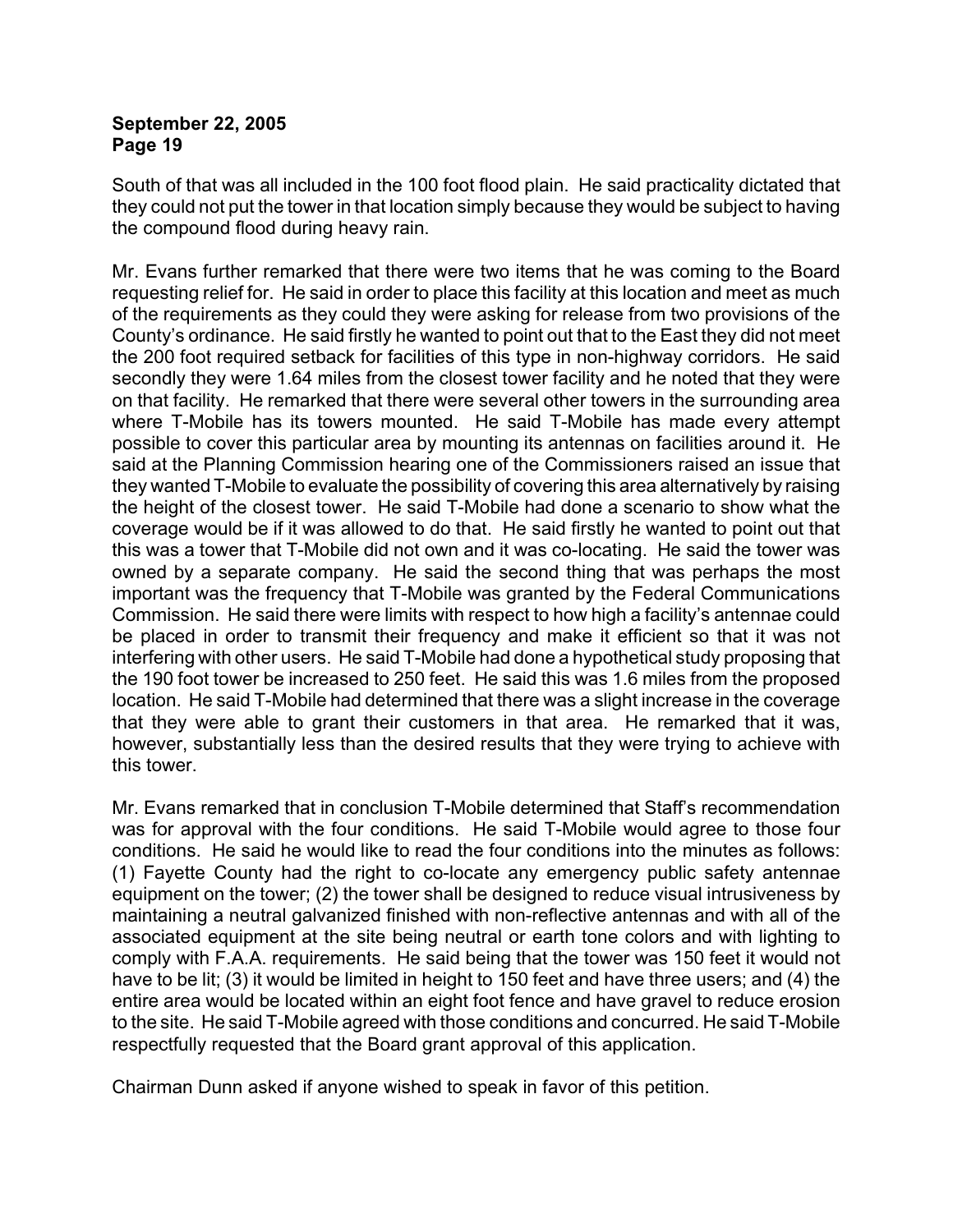William Shubert said he and his wife were the owners of the property. He said this proposal had been discussed for the last two years. He said he would like this issue resolved one way or the other.

Chairman Dunn asked if anyone wished to speak in opposition to the petition. Hearing none, he asked for the Board's pleasure in this matter.

Chairman Dunn clarified that Staff would recommend the four conditions if the Board of Commissioners approved this petition. He said the Staff had not recommended anything.

Commissioner Pfeifer said this was the second tower request that had come before the Board of Commissioners recently that violated the two mile rule. He said if this rule was not any good then what should it be.

Mr. Evans remarked that was a very good question. He said the answer would not apply in every case. He said what they had to do to cover an area for their customers depended on several variables particularly the terrain and any possible obstructions within the area that they were trying to cover. He said two miles was a general rule of thumb, however there were exceptions. He said T-Mobile had done everything that it could to cover that area by utilizing existing facilities around it but they were still coming up deficient. He said this would be the case in any case where there was a situation with a wireless signal that transmits a certain distance and after that distance was reached the signal would begin to attenuate. He said this meant that the signal would start to lose its effectiveness. He said the answer was not a clear cut one with respect to the rule itself. He said the rule itself was a fine one but in certain cases there would have to be exceptions and this was one of them.

Commissioner Pfeifer asked if there was any cell phone coverage by anybody in that area.

Mr. Evans replied that as one travels through that circle they would begin on the one side and the signal was designed to hand off from one facility to the next. He said they were present tonight because the T-Mobile customers in that area were experiencing spotty coverage.

Commissioner Pfeifer asked if this was unique only to T-Mobile.

Mr. Evans replied no, it was not. He said other carriers had problems in that area as well. He said someone could actually walk around in their home and have cell coverage and then go to another room and not have any coverage. He said the rule was fine, however, everything had been done to try and meet the coverage of the customers without developing a facility then they would do that. He said T-Mobile was in a situation where it could not really cover the customers adequately by just these five facilities around it.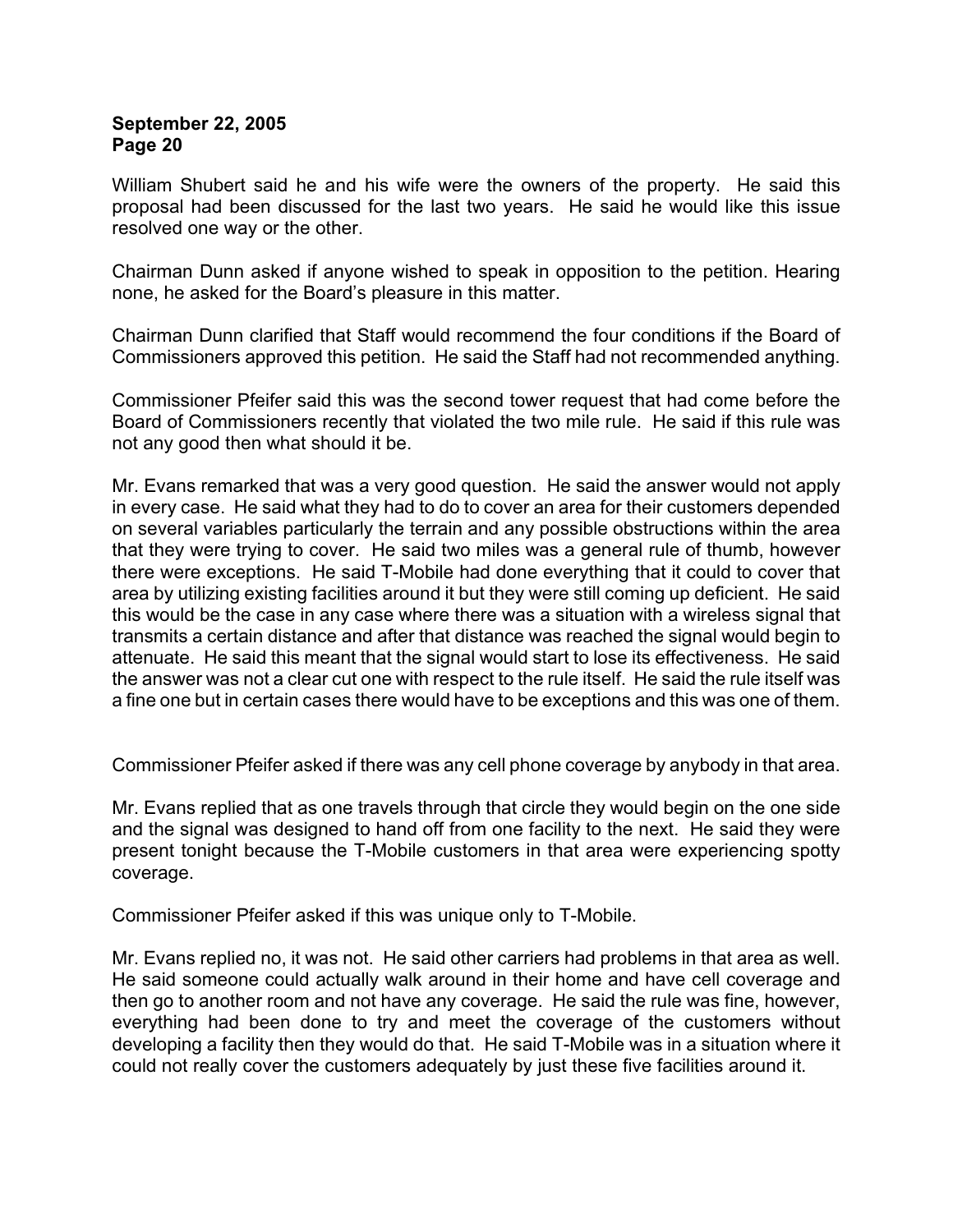Commissioner VanLandingham remarked if there were only two cell phone companies in the Country this situation would be a lot easier to handle. He said the problem was that everybody wanted complete coverage everywhere. He said that was entirely impossible. He remarked this was the reason the rules had been put in so there would not be towers located every thirty or forty feet. He felt the rules in place were adequate and have served the community well. He said there was another aspect that had not been discussed and that was the set back. He stated that there was no meeting of the set back requirements either. He said Mr. Evans remarked that it was impossible to meet that requirement on this piece of property. He said on the basis of those two things he would like to make a motion.

On motion made by Commissioner VanLandingham, seconded by Commissioner Wells to deny Petition No. T-015-05, discussion followed.

Chairman Dunn remarked that Mr. Evans' presentation was great but he always had a problem with these requests. He said the proliferation of these towers was getting out of control in this Country. He said Fayette County had done the very best that it could with the regulations that were written in order to give everybody the best coverage possible without having towers everywhere. He said this presentation did not meet the County's regulatory requirements and he could not support the request either.

The motion carried 5-0. A copy of the Resolution denying Petition T-015-05, identified as "Attachment No. 10", follows these minutes and is made an official part hereof.

### **MIKE SMOLA TO DISCUSS CONSIDERATION TO RELEASE DEED RESTRICTIONS ON SHAMROCK PARK AND PRESENT RESULTS OF A RECENT TOWN-WIDE SURVEY:**

Tyrone Councilman Mike Smola, representing the Tyrone Town Council, remarked that this was a formal request signed by Mayor Sheryl Lee on behalf of the Town Council for lifting of the deed restriction on Shamrock Park. A copy of the letter, identified as "Attachment No. 11", follows these minutes and is made an official part hereof.

Chairman Dunn asked if Mr. Smola and the Council wanted the Board to make a final decision on this issue tonight. He asked if this was Mr. Smola's position.

Mr. Smola replied that they were at a point where the time clock was ticking away on the library grant. He said they needed to get this underway wherever they agreed to site the library. He said they would like to have a decision by the Board tonight if possible.

Mr. Smola said he was Tyrone Councilman for Post 1 of the Tyrone Town Council. He said he would be presenting information on the proposed Tyrone library being located at Shamrock Park as well as the downtown master plan. A copy of his report to the Board, identified as "Attachment No. 12", follows these minutes and is made an official part hereof. He said it was not very often that two government entities have the opportunity to jointly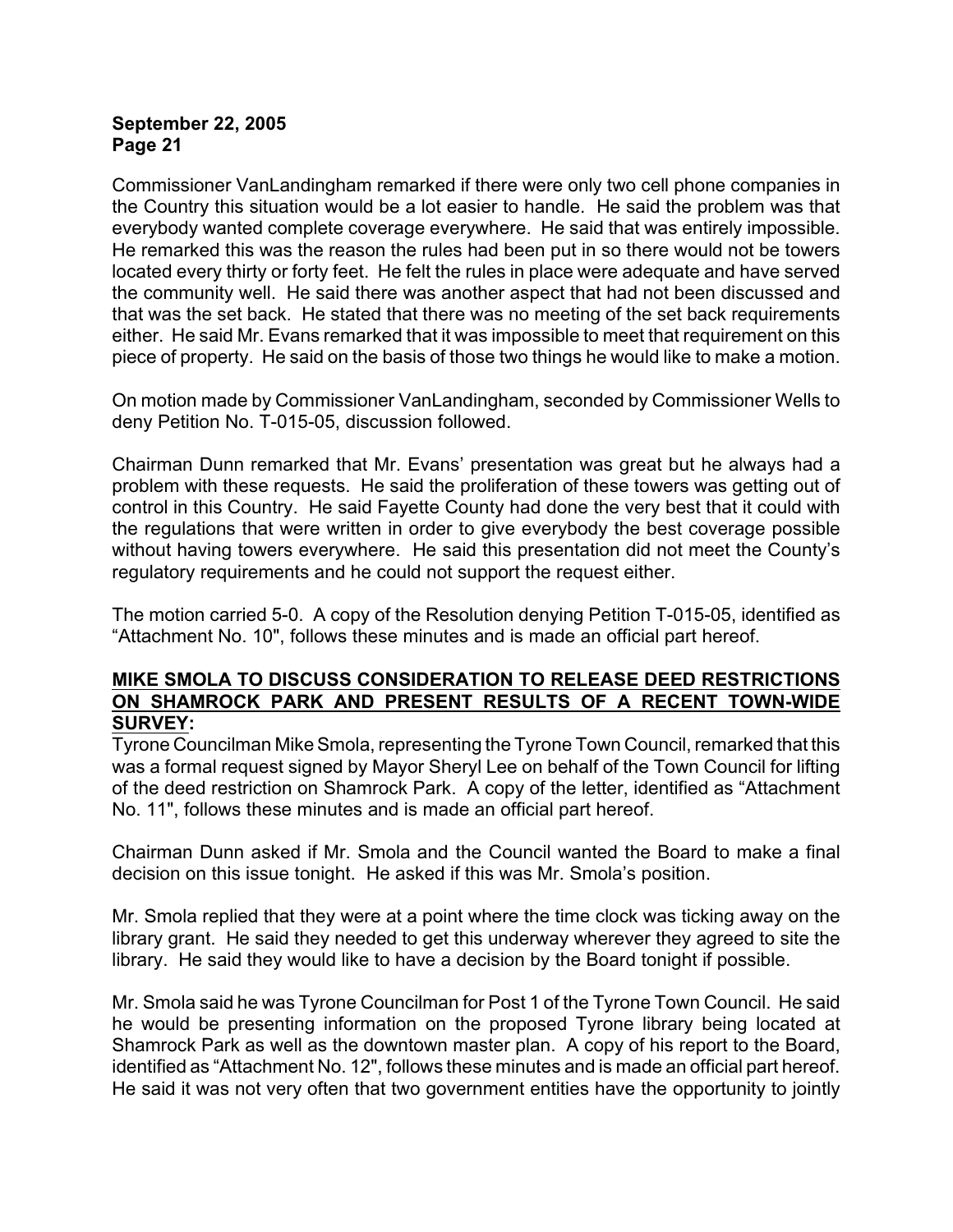agree on a zero cost solution that benefitted every citizen. He said one of those rare opportunities presents itself. He said he hoped at the end of the evening everybody did the right thing.

Mr. Smola said the Town of Tyrone had mailed approximately 3,450 copies of a survey to each address within the 30290 zip code which was Tyrone. He said they had received back as of the deadline, which was the close of business on Tuesday, 528 surveys or a return rate of 15.3%. He said typical return rates for postage paid surveys was approximately 10%. He said the survey return rate indicated that Tyrone residents were informed, interested, invested and involved. He said the first question on the survey was basically a question to ask citizens to choose from among five potential sites. He said the first site was Shamrock Park, the second was Handley Park, the third was a piece of property that was donated to the Town by John Wieland adjacent to the Southampton development, the fourth was new property to be acquired in the center of Town and the fifth location was the existing library/City Hall site. He said Handley Park received the least votes and received 2% or 11 votes. He said second low vote getter at 26 votes or 5% was Southampton. He said next was the new downtown site that would carry a cost of approximately \$300,000 received 99 votes or approximately 19% of the total. He said the existing site was the number two candidate and it received 124 votes with 24% of the total. He said Shamrock Park received 251 votes or 50% of the total. He noted that it was actually 49.2%. He said 93% of the respondents indicated that the library belonged somewhere in the downtown area.

Mr. Smola said the second question asked if they were strongly in favor of the Tyrone Master Plan, did they agree with the downtown development plan, did they have no opinion, did they disagree with the downtown development plan or did they strongly disagree with the downtown development plan. He said 100 votes or 19% indicated that they strongly disagreed with the downtown plan. He said 52 votes of 10% indicated that they disagreed. He said 33 votes or 6% said they really had no opinion. He said 148 votes or 29% said they agreed with the intent of the downtown development plan. He said 180 votes or 36% strongly agreed with the downtown development plan. He said almost twothirds of the surveys received were in favor of the Tyrone Master Plan and either agreed with it or strongly agreed with it. He said included in the packet was complete detail of the survey. He asked the respondents to rank the five library sites in order of preference. He noted they were listed with Shamrock Park first, second was Southampton, Handley Park was third, the current site was fourth and the new site was ranked fifth.

Mr. Smola said with all of the resistence the town had received he wanted to put together some information answering the question if parks and libraries made each other better places. He quoted some of the statements listed in a book entitled "Parks and Libraries in Partnership" by Diantha D. Schull. He said Ms. Schull remarked that parks and libraries did have the potential to be powerful symbols and agents for neighborhood identity. She also stated that the natural affinity between libraries and parks was going to be reinforced through a much more external orientation by both groups. He said Ms. Schull stated that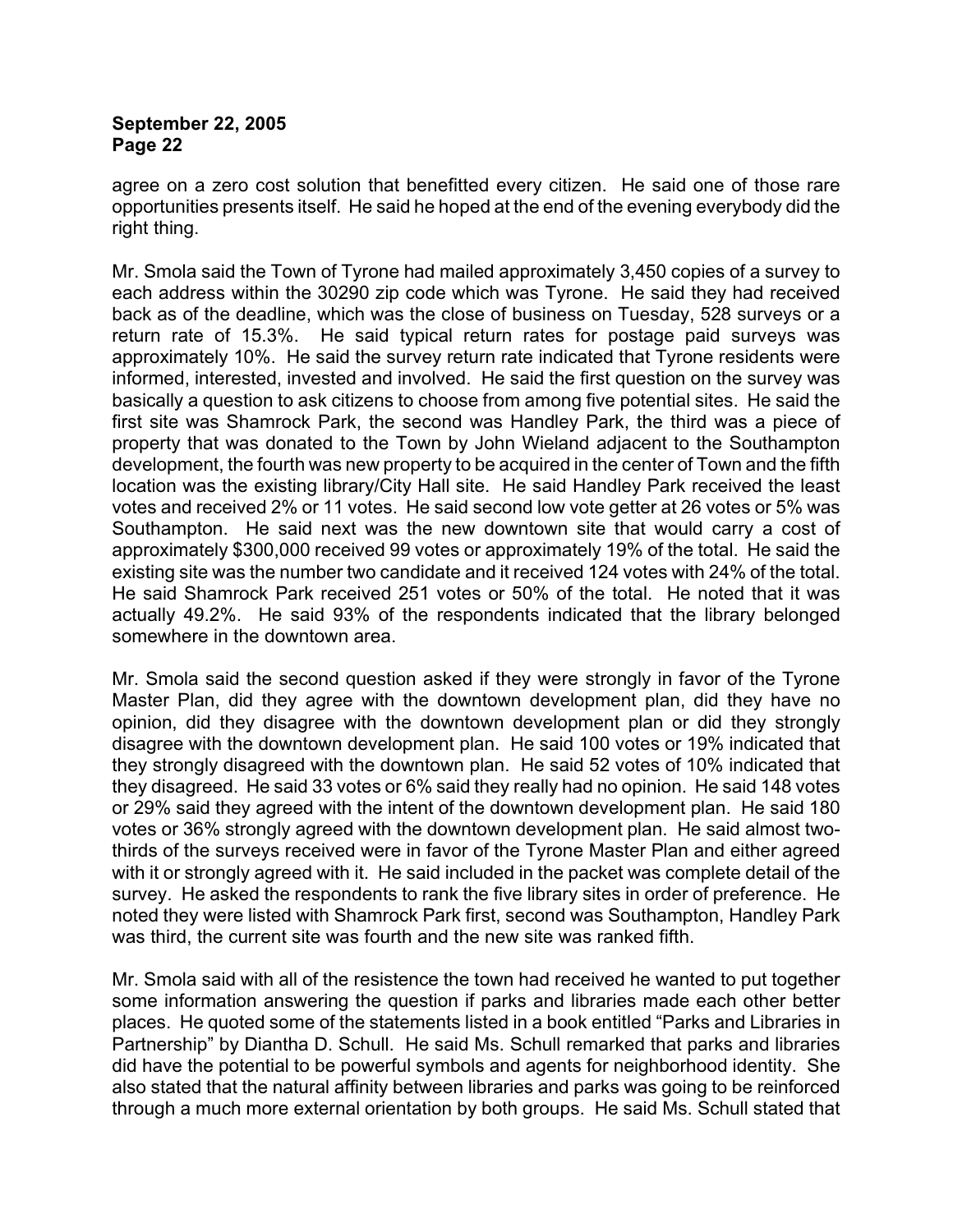too often, parks and libraries compete with each other for funds instead of looking at collaborative ways to solve city issues and encourage development. He quoted her as saying parks and libraries were natural partners and both represent the commons. She said they were our public space and we hold them together, and they were our collective responsibility. She said they were part of the underlying urban infrastructure as important as the bridges and the roads and the housing. She said they promoted civic participation; they foster local identity and they both offer recreational, educational and social engagement opportunities.

Mr. Smola further remarked that parks and cultural facilities have existed everywhere. He pointed out some locations across the Country with park locations. He said the Chicago Art Institute was located in Grant Park; the Metropolitan Museum of Art was located in Central Park in New York; the New York Public Library was located in Bryant Park; the Boston Public Library was located in Copley Square; the Atlanta Botanical Garden was located in Piedmont Park, the Exeter Library was located in Founders Park in Exeter, New Hampshire and the San Francisco Palace of Fine Arts was located in Presidio Park.

Mr. Smola remarked that there had been a question as to what had happened with park land and green space in Tyrone. He said in the last eleven years the Town of Tyrone had been growing and it would continue to do so. He said the Town had grown approximately 84% with parkland increasing from 21 acres to 72 acres which was a 236% increase. He said over that period of time the Town had added 58 acres of green space. He said at the Town's last Council meeting Joel Ogletree, one of the original residents of Tyrone and one of the original builders of Shamrock Park, addressed the Council and said while it pained him to see the function of Shamrock Park change he fully understood that as the Town grows and as the recreational needs change that the function of the Park may change. He said the Town had replaced every recreational facility at least on a one for one basis at Handley Park. He said the only thing that was going away at Shamrock Park was the open field and the fun of the Park. He said there was plenty of recreational opportunity that would continue to be available at Shamrock Park. He said a library at Shamrock Park would certainly be an improvement and a symbiotic relationship with the rest of the Park. He commented that the Town had just held a wonderful Founders' Day celebration and this had been moved from Shamrock Park to Handley Park. He said some people had been resistant to that but the celebration was jammed. He said if that celebration had taken place in downtown Tyrone they would have had a safety hazard. He said they were able to keep the streets free for movement of emergency vehicles. He said there was a wonderful fireworks display that had massive attendance and it was a safe and wonderful experience for everybody.

Mr. Smola said he was aware that there were personality issues as well as political issues that go back a long time involved in this. He asked for the Board to consider this issue on its merits. He said the Board could ask if this was something that would be good or bad for the citizens of Tyrone and for the citizens of Fayette County. He said he had a fiduciary responsibility as an elected official to explore the least cost solutions for a library site and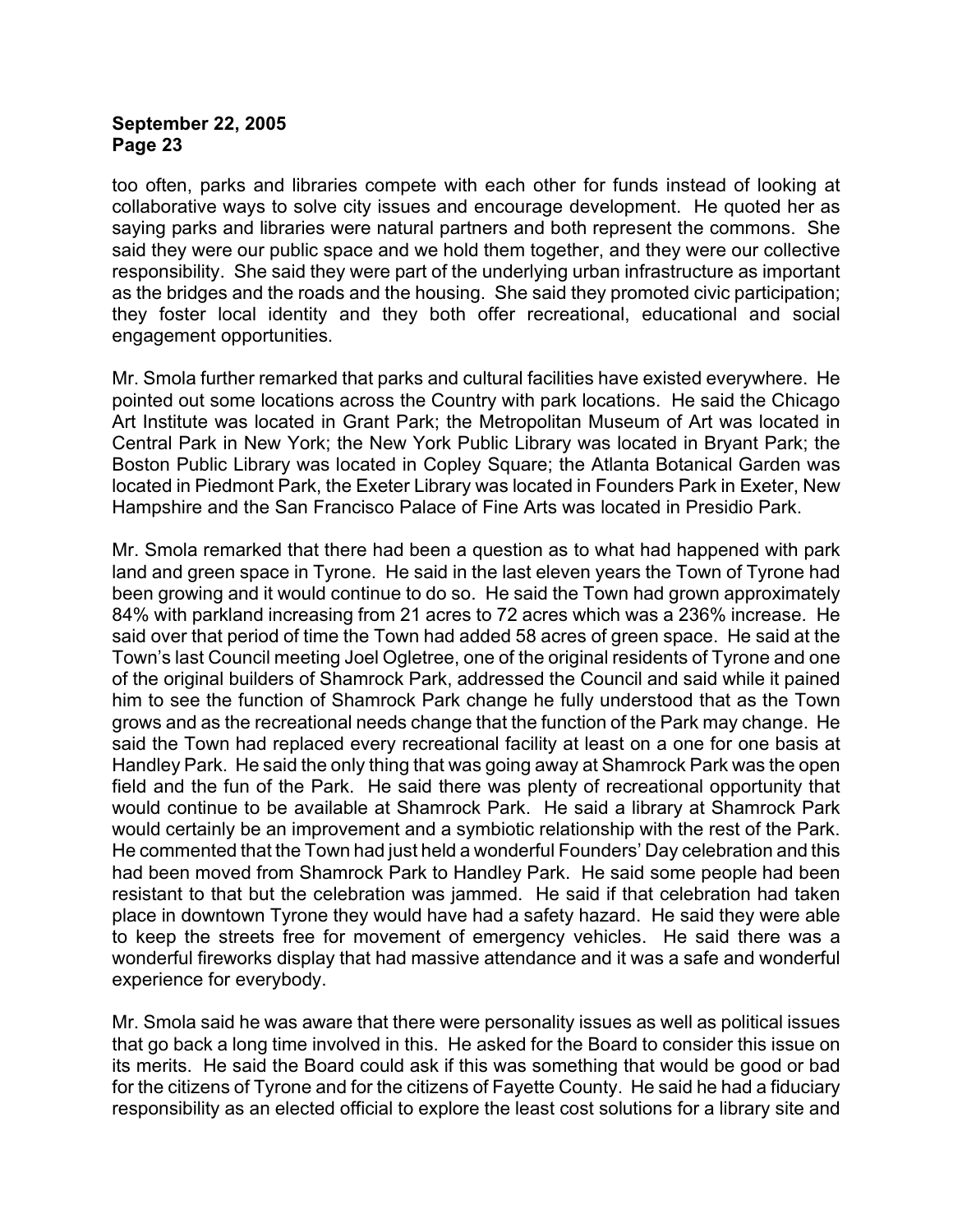based upon the results of the survey and based upon the fact that the land was already there and would cost the Town nothing, he strongly felt this was the best decision that could be made. He said this would be a great decision for the citizens of Fayette County and would benefit everybody.

Chairman Dunn thanked Mr. Smola for his presentation. He pointed out that this item was not a public hearing and there would not be any public input on this matter tonight. He asked if the Board members had any questions or comments.

Commissioner Pfeifer said he had spoken to Mr. Smola previously on this issue. He said in reading the survey it indicated that this was a split community. He said half of the citizens wanted the library in Shamrock Park and the other half wanted it somewhere else.

Mr. Smola said they probably could have had a majority by lowering the amount of options that were available. He said he did have a fiduciary responsibility to explore every option and he wanted to give the five possible scenarios to the citizens along with the pluses and minuses and cost potentials associated with those.

Commissioner Pfeifer remarked that this Board also had a fiduciary responsibility. He said there had been a lot of money invested in Shamrock Park and the people who had invested that money were not included in this survey. He said those investors were citizens of the entire County and this Board had a fiduciary responsibility to the citizens throughout the entire County. He said the way he read the results of the survey was that half of the citizens of Tyrone wanted to use Shamrock Park and half did not. He noted that the rest of the County had not been asked and he saw this as the County would be throwing away their money without asking them.

Chairman Dunn said he did not know if Mr. Smola was aware of it but before he was Town Councilman this was a contentious issue. He said the County had spent well over \$600,000 on Shamrock Park. He said many people were very disappointed to see the condition of Shamrock Park today especially having spent over \$600,000 of the taxpayers' money. He said he had a few other questions for Mr. Smola. He said when he had reviewed the survey it indicated that it had been sent to 3,450 households. He said the County's figures indicated that there were only 2,200 household in the Town of Tyrone. He asked if the survey had only been sent out to the 30290 zip code area and Mr. Smola confirmed that was correct. He said this included a lot of citizens who lived in the unincorporated Fayette County and did not pay taxes in the Town of Tyrone. He said the most important people involved in this issue were the citizens who paid taxes in the Town of Tyrone. He said he could not tell from the survey what was involved. He said it appeared to be over 1,200 homes that were sent surveys who were not in the City.

Mr. Smola said the survey went to anyone having a postal drop for 30290.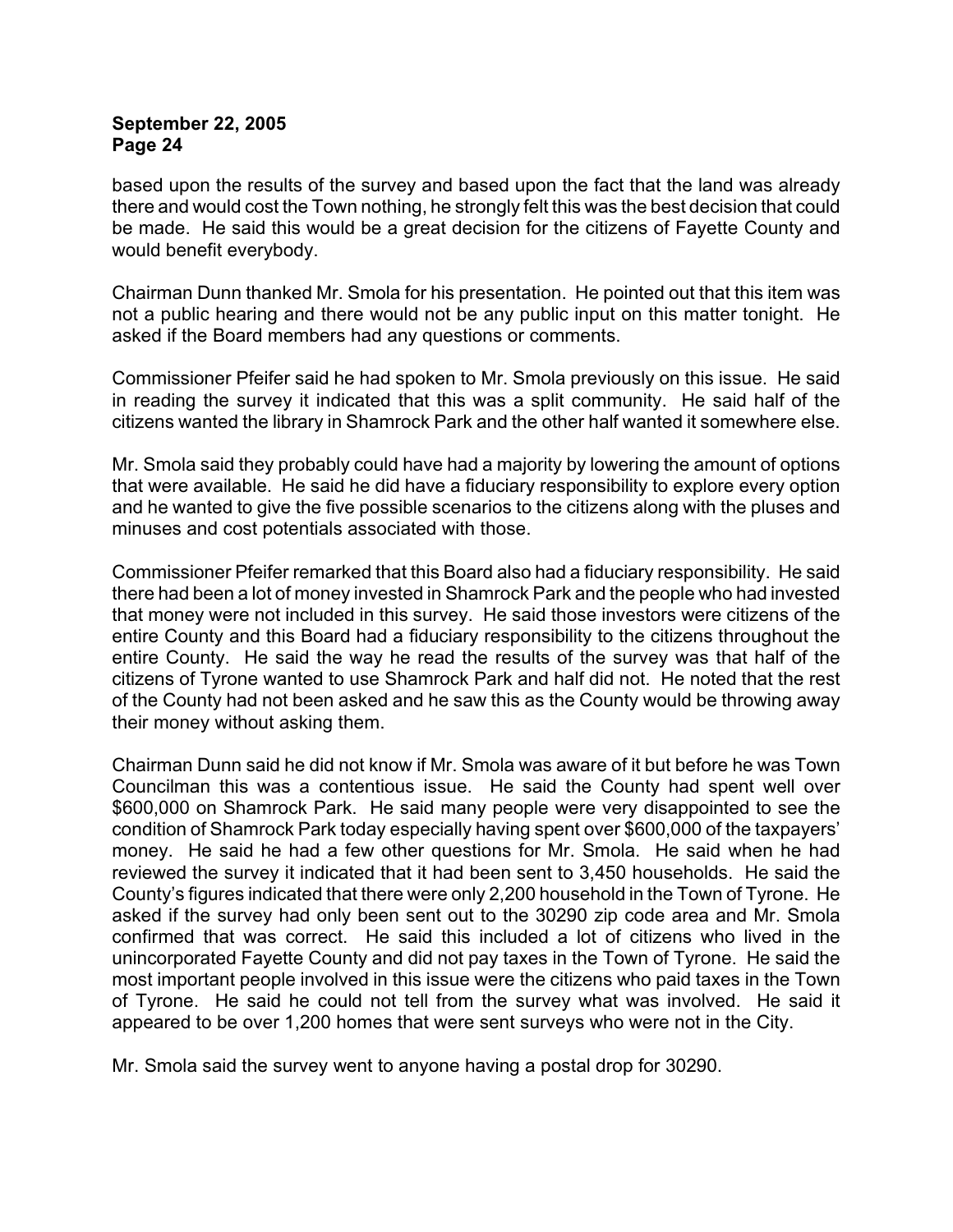Chairman Dunn interjected that the 30290 zip code included many residences located outside of the Town of Tyrone.

Mr. Smola said the survey did have a space for a return name and address of the individual completing the survey.

Chairman Dunn noted that 20% of the respondents to the surveys had no fiscal interest in the budget for the Town of Tyrone.

Mr. Smola clarified that 20% of the respondents was the percentage of people who put their name and address on the returned survey.

Chairman Dunn said that was another problem. He said when he looked at the survey instrument there were no numbers on it and there was no way to identify anybody who answered the questions. He said he had been involved in a lot of surveys during his life and he always tried to know who and where surveys were being returned from. He said this particular survey did not afford him that opportunity. He asked Mr. Smola if they had a way to determine that.

Mr. Smola replied no they did not.

Chairman Dunn said it was evident that a large number of people were not from the Town. He pointed out that one third of the respondents to the survey were not from Tyrone. He remarked that the 30290 zip code also included 500 post office boxes and many of those people did not live in the Town of Tyrone either. He said that was another issue for him. He said the problem was that Mr. Smola's constituents were also this Board's constituents. He said the Board's constituents were telling them a different version of what they wanted to see in Tyrone.

Mr. Smola said whether this was a post office box or somebody who lived in the 30290 zip code they were more than likely using the Tyrone library.

Chairman Dunn said they very well may be but those people would not pay for it like the citizens of the Town of Tyrone would when something was built.

Mr. Smola interjected that there would be no cost for land acquisition.

Chairman Dunn said those people would not actually be on the Town's tax rolls and he was not sure if their opinions should be equally weighted to somebody who was actually paying taxes in Tyrone.

Chairman Dunn said he also had a problem with the survey instrument itself. He said he and Commissioner Pfeifer were present at the Town of Tyrone's Council meeting when Mr.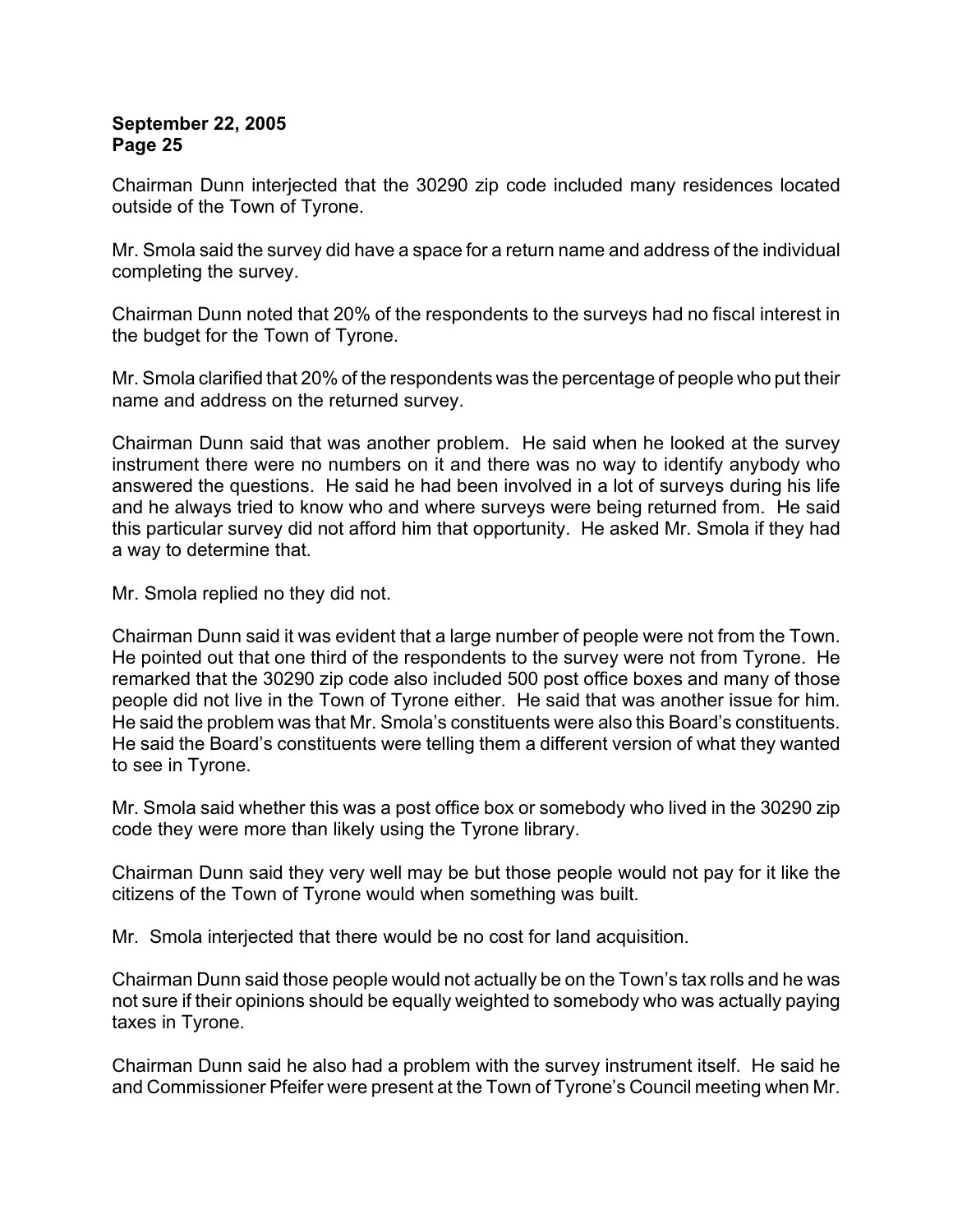Smola discussed this issue. He said there were people in the audience who asked if they would be part of counting the surveys and be able to look at the surveys as they came in and be with the City officials when the surveys were counted. He recalled the Town Council said this would be fine and they could be there.

Mr. Smola replied that actually the Council had held off preparing the survey anticipating a call from somebody who wanted to participate in developing the survey and correlating the results but the call never came. He said they waited for one week and heard nothing.

Chairman Dunn remarked that in the first four options for a library the survey reported that the Town of Tyrone owned the land. He said he would not debate that except that the land was not free and clear in Shamrock Park. He said people who looked at this survey may not have even been aware that there was an issue on this park. He said also that night a lady asked if in the survey would the Town tell people that the County had an interest in this Park and the answer from the Council was yes. He said the survey did not say anything about that.

Mr. Smola responded if the survey did not mention that fact then it was his oversight.

Chairman Dunn said people might have voted differently if they understood it was going to become a County park if the Town of Tyrone abandoned it as a County park. He said he agreed with a lot of the statements Mr. Smola made regarding a library and a park. He said they were both compatible. He said apparently the Secretary of the Interior did not agree on allowing a library to go in at Handley Park. He asked if that was correct.

Mr. Smola replied he had not asked them yet but apparently the front piece of property could not be used for a library but the Town Council would have to request permission from the Secretary of the Interior.

Chairman Dunn said the County had received a document from the Federal Government several years ago that said they did not want a library there but this was not the location the Town wanted anyway.

Mr. Smola agreed and said neither did the citizens.

Chairman Dunn said the survey indicated that a little more than half of the citizens did not want the Shamrock Park location and a little less than half did want it. He asked if the citizens knew that they had already spent \$600,000 on the current park.

Mr. Smola said he felt the citizens certainly appreciated that the park was there and quite honestly felt the citizens were not aware who owned the park or who paid for it. He said the question was basically posed if the library would be a compatible structure there.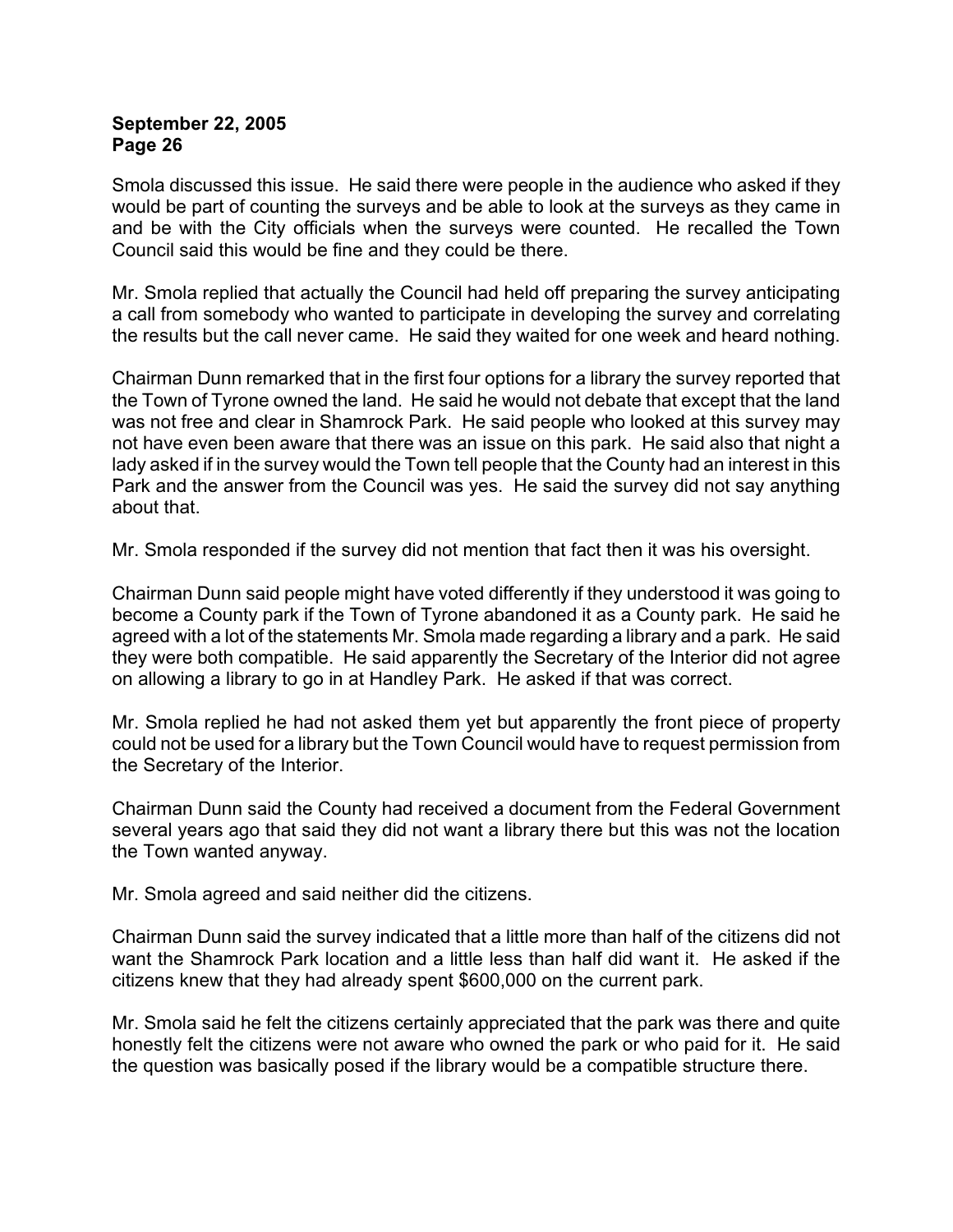Chairman Dunn commented on the master plan. He said the majority of the Board would agree that it wanted to see downtown Tyrone revitalized and he felt this was a critical part of the County. He said the question for the Board was could the Town of Tyrone be revitalized if Shamrock Park was not used as a park for recreation. He said if that occurred the Park would revert to the County. He said the question he would have was why could not a first class park and a library located somewhere else in Tyrone be what Mr. Smola had just discussed.

Mr. Smola remarked that it certainly could. He said the Town Council had viewed the library/municipal complex as the center point of Tyrone's development plan. He said Jerry Peterson had identified the Park on his plan and pretty much all of the development such as the walking paths, trails and green space radiated out from the center of the development which was the municipal and library complex in Shamrock Park.

Chairman Dunn said the Board had received a copy of a press release with 426 signatures from people saying that they did not want Shamrock Park given up as a recreation facility. He said this was something that the Board would also have to consider because these were also the County's constituents as well.

Mr. Smola said the Town Council was doing the survey as the same exact time that the petition was being circulated. He said one would think if a petition was being circulated that the person would check the block and send it back. He said over the twenty-one days that the survey was out there, the results came in fairly consistently in terms of what people wanted regarding the library site as well as downtown development. He said they saw no spikes where one day there was a tremendous amount of negative responses and the next day a tremendous amount of positive responses. He said the results were very predictable and steady. He said he would be more than happy to share the actual surveys with the Commissioners.

Chairman Dunn said the Board had a copy of the Town Council's study that indicated that less than half of the people wanted to give up Shamrock as a park. He said that was the Town of Tyrone's survey results. He said the Board also had a petition with 426 other people's names that had come from a neighborhood association. He said the document indicated these were citizens who lived in the Town of Tyrone.

Mr. Smola asked the Commission to think about the nature of the question. He said when no alternative was offered then of course 426 responses would be received. He said the Town of Tyrone offered people five choices to pick from and rank in order of preference. He said the citizens had been offered more of an opportunity to participate in the democratic process of selecting a library site.

Chairman Dunn remarked that the choice was not whether or not there was going to be a library. He felt everybody wanted a library and the Board wanted Tyrone to have a library. He said the Board did not want anything to happen with the Town's grant money nor the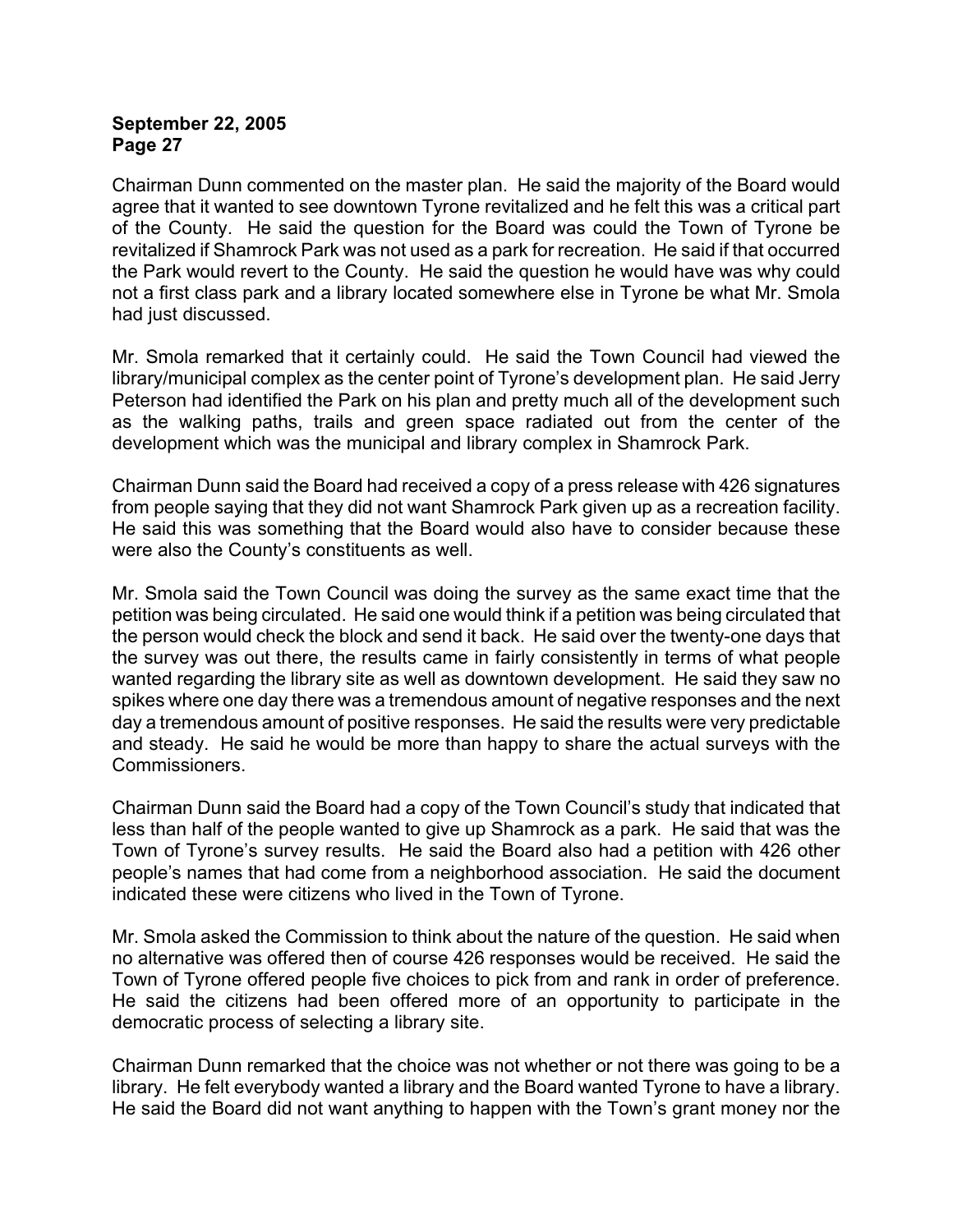construction of a new library in Tyrone. He said the survey indicated that two-thirds of the citizens would like a library downtown but not at Shamrock Park. He said the strong bias for Shamrock Park did not appear to him in this data.

Mr. Smola said the Town of Tyrone would have land acquisition costs if they needed to purchase a site and they were estimating approximately \$150,000 per acre. He said the grant for the library was for a new building and the money could not be used to modify the existing building which meant that they would have to tear down the library and town hall and temporarily relocate the town hall and the library. He said the Town would incur demolition expense and temporary rental expenses. He said three of the most beautiful legacy trees in the Town of Tyrone were located at the current library site and would be in danger of being killed. He said the Confederate Cemetery would be impacted as well. He said this would be a very long and painful process.

Chairman Dunn said it just appeared that there were other alternatives that would be acceptable to the majority of the people who answered the survey.

Commissioner VanLandingham said he wanted to comment on the \$600,000 that taxpayers had already paid for Shamrock Park. He said he had recently driven by Shamrock Park and the condition of the Park had greatly deteriorated. He said he was very concerned about that. He said he did not know if this was tied into the possibility of it not being used as a park anymore or whatever, but he saw it as a waste of taxpayers' money to let it deteriorate the way that it had. He said at one time he was a strong proponent of transferring the reversion clause to Handley Park but recently he had changed his mind. He said he just could not support the transfer of the reversion clause from Shamrock Park to Handley Park.

Commissioner Frady said he could not support it either. He said he had not been all that much against giving Shamrock Park back to the Town of Tyrone at some point in time but he did not think the surveys that Mr. Smola had shown had given him enough incentive to go ahead and do that. He said the people of Tyrone would have to get closer together and come up with something that would be a lot better with more people supporting it than what was before the Board now. He said this was something that the Town Council would have to work on. He said Mr. Smola had made a wonderful presentation and he appreciated it. He said he just could not find enough support for this for him to go ahead and do that at this time.

Mr. Smola felt this would be a disservice to the taxpayers because this would cause the Town of Tyrone to go out and spend unnecessary money in Fayette County's darkest economic time.

Commissioner Frady said that was not the Board's problem but the Town of Tyrone's problem.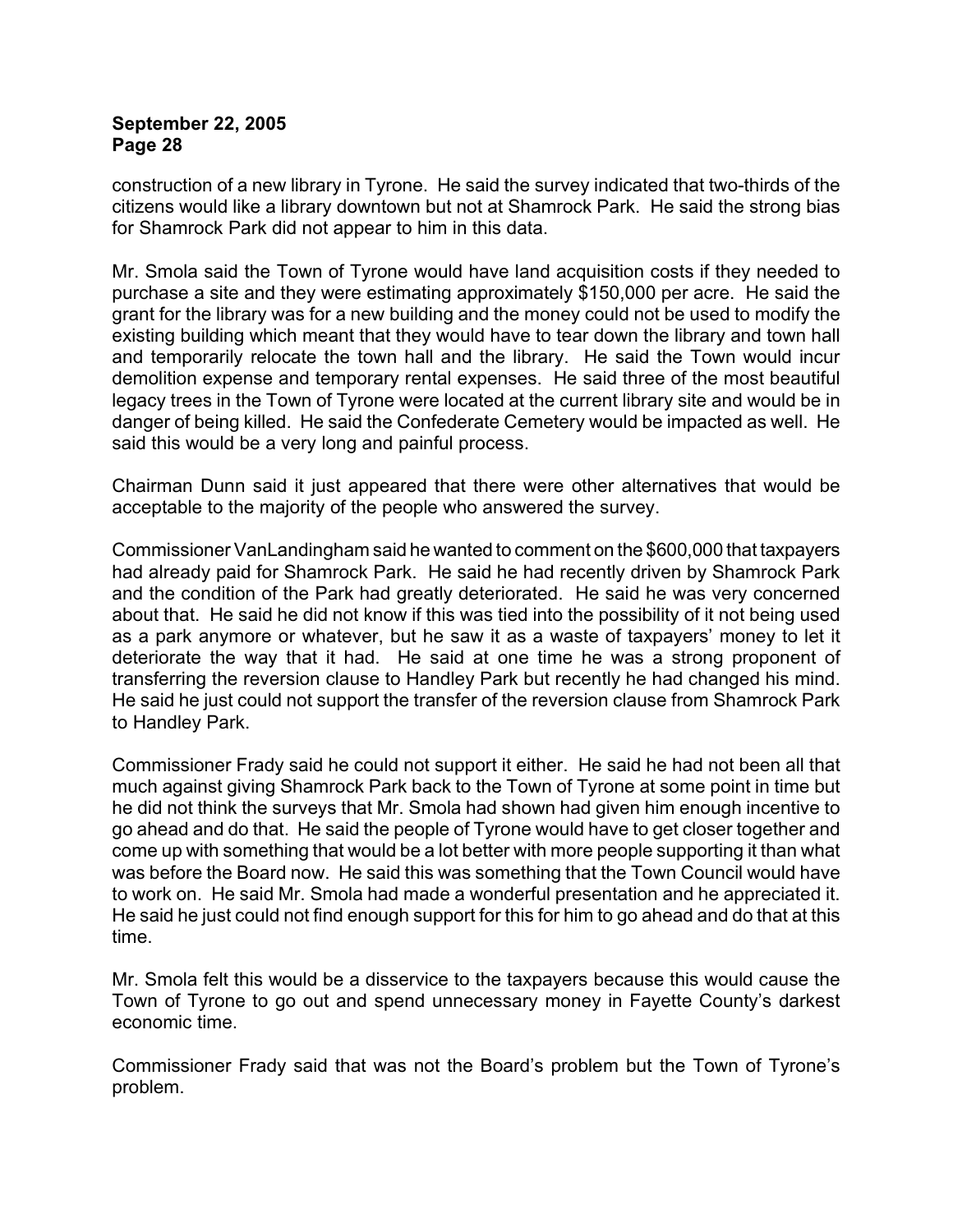Mr. Smola said he understood that it was the Town's problem.

Chairman Dunn felt that was really an unfair statement to say that the Board of Commissioners would be costing the taxpayers of the Town of Tyrone money. He said when the County decided to do something then the Board of Commissioners had to determine how to fund it. He said it was the job of the Tyrone Town Council to determine how to fund the library site.

Mr. Smola felt his job was to find the least expensive way to reach an objective.

Chairman Dunn said he understood Mr. Smola's concern.

Commissioner Wells said she had never supported taking the reversion clause off Shamrock Park. She felt this was recreation and she did not believe there was anyone in the community who would say that Fayette County had too much recreation. She felt for the Board to take Shamrock Park off as a recreational facility especially after the amount of money that had been spent on the park to bring it up to a first class recreational facility and for it to deteriorate in that fashion was an overt move on some of the members' part in Tyrone to force the County to lift that reversion clause. She said this had been a very pretentious issue but this was a choice that the Tyrone Council would have to make just like it was a choice that the Board of Commissioners would have to make. She said this would be an unfair burden for the County to have other taxpayers to take that responsibility off of Tyrone's shoulders. She said she could appreciate the difficulty in finding money because this Board had to do that all of the time but she did not believe that this was something that the County needed to do.

Mr. Smola remarked that the front part of the facility that was most visible from the street was now a soccer field. He said at the end of the baseball season there was no time to seed, no time to maintain the fields. He said they had gone directly from a baseball situation into a soccer situation. He agreed that the park was looking run down but they had also agreed that this would be the last year that soccer was played at Shamrock Park. He said they were going to build soccer fields at Handley Park.

Chairman Dunn interjected that the buildings were also falling down and deteriorating.

Commissioner Wells felt this was a health hazard.

Chairman Dunn asked how many people in the audience tonight were from the Town of Tyrone. He asked also how many people present tonight were supporting Councilman Smola for the County to eliminate the reversion clause and totally give back Shamrock Park to the Town of Tyrone for their own uses. He said he only wanted to count the hands of citizens of the Town of Tyrone. He counted two people. He asked how many people present tonight who were Tyrone residents were opposed to the County giving up the reversion clause on the Park. He said the Marshal counted 28 people.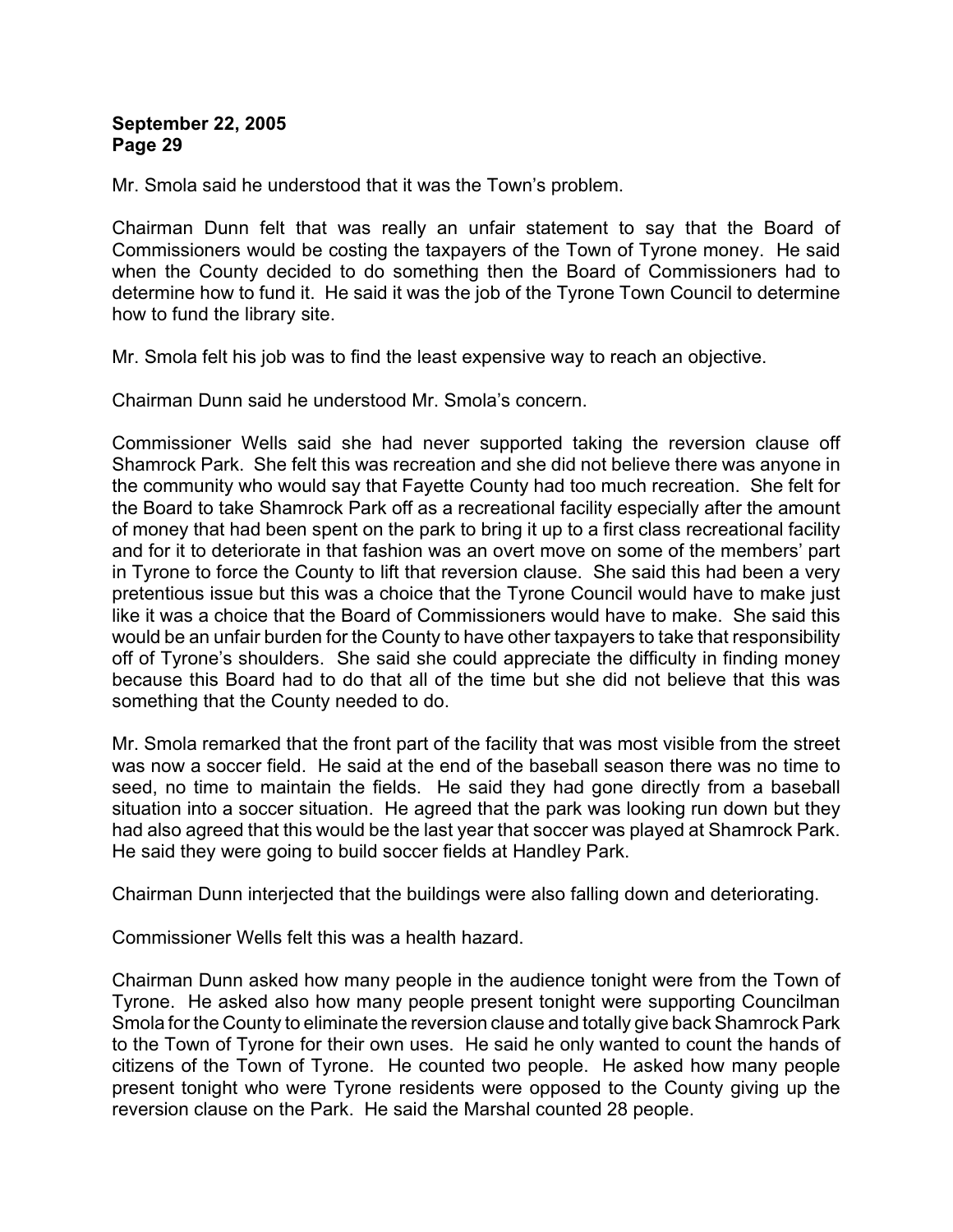Chairman Dunn asked the Board if there were anymore comments. Hearing none, he asked for the Board's pleasure in this matter.

On motion made by Commissioner VanLandingham, seconded by Commissioner Wells to deny the request from the Town of Tyrone to withdraw the reversion clause for Shamrock Park. The motion carried 5-0.

Chairman Dunn remarked that he felt the survey might have been a little bit different had the citizens of the Town of Tyrone been given the option. He said if the County took the Park back and made it a first class facility like it had done with all of the other parks and the library could be located somewhere in the vicinity of the park. He felt a lot of people would have answered the survey differently. He said the question was not having a park or a library.

**CONSENT AGENDA:** On motion made by Commissioner Wells, seconded by Commissioner VanLandingham to approve the consent agenda as presented. The motion carried 5-0.

**FAYETTE COUNTY PRE-DISASTER MITIGATION PLAN ADOPTED:** Approval of request from Chief Jack Krakeel for adoption of the Fayette County Pre-Disaster Mitigation Plan.A copy of the Plan, identified as "Attachment No. 13", follows these minutes and is made an official part hereof.

**ROOF LEAKS AT STONEWALL ADMINISTRATIVE COMPLEX:** Approval of request from Director of Central Support Services Mark Pullium to transfer \$20,000 from contingency to perform repairs on roof leaks at the Stonewall Administrative Complex. A copy of the request, identified as "Attachment No. 14", follows these minutes and is made an official part hereof.

**SHERIFF'S DEPARTMENT** - **TRANSFER OF FUNDS**: Approval of request from Director of Central Support Services Mark Pullium to transfer \$140 for FY 2006 from contingency to cover legal expenditures paid in FY 2004; reversal of \$11,623 legal budget transfer recorded and place back in Sheriff Administration FY 2005 cleaning supplies budget line, and (3) reclass of legal expenditures originally charged to the Sheriff during FY 2005 to the Commissioners' legal expenditure line item. A copy of the request, identified as "Attachment No. 15", follows these minutes and is made an official part hereof.

**TYRONE AGREEMENT TO CONDUCT 2005 MUNICIPAL ELECTION:** Approval of request from the Town of Tyrone for the County to adopt an Agreement allowing the County to conduct Tyrone's 2005 Municipal Election and authorization for the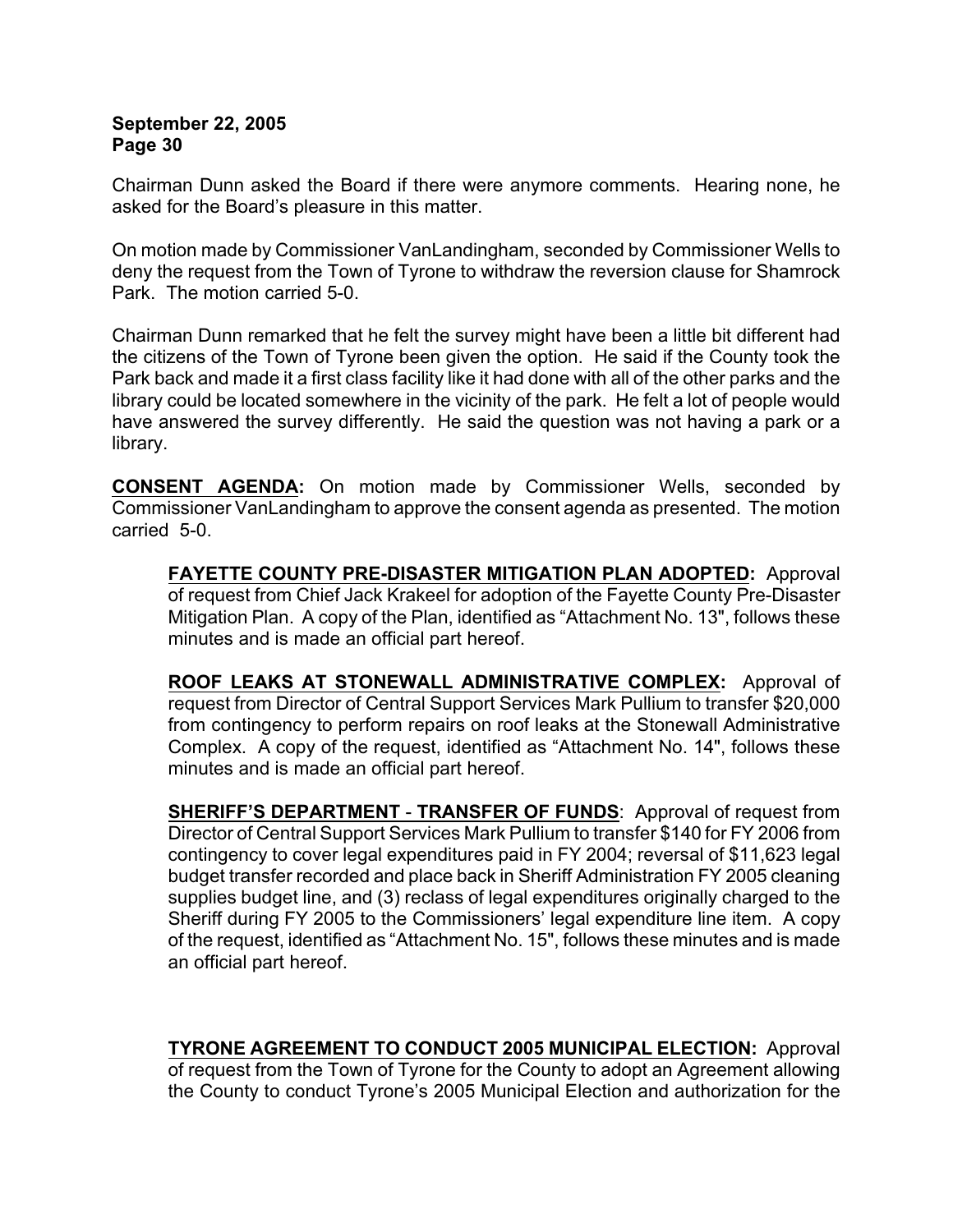Chairman to execute the Agreement. A copy of the Agreement, identified as "Attachment No. 16", follows these minutes and is made an official part hereof.

# **PROPOSAL #P522 - AMBULANCE BILLING AND COLLECTIONS AWARDED**

**TO HINSON SYSTEMS, INC.:** Approval of request from Director of Purchasing Tim Jones to approve Staff's recommendation to award Proposal #P522 (Ambulance Billing and Collections) to the company with the best proposal, Hinson Systems, Inc. A copy of the recommendation, identified as "Attachment No. 17", follows these minutes and is made an official part hereof.

**WATER SYSTEM - \$25 SERVICE FEE WAIVED:** Approval of request to waive \$25 service fees as requested by Tony Parrott, Water System Manager. A copy of the request, identified as "Attachment No. 18", follows these minutes and is made an official part hereof.

**ASSOCIATION OF COUNTY COMMISSIONERS OF GEORGIA - STATEMENT OF SUPPORT FOR THE GUARD AND RESERVE:** Approval of "Statement of Support for the Guard and Reserve" sponsored by the Association of County Commissioners of Georgia. A copy of the request and Statement of Support, identified as "Attachment No. 19", follows these minutes and is made an official part hereof.

**INTERGOVERNMENTAL AGREEMENT FOR DISTRIBUTION OF S.P.L.O.S.T. PROCEEDS BETWEEN FAYETTE COUNTY AND THE TOWN OF BROOKS:** Approval of Intergovernmental Agreement For Distribution of S.P.L.O.S.T. Proceeds between Fayette County and the Town of Brooks. A copy of the Intergovernmental Agreement, identified as "Attachment No. 20", follows these minutes and is made an official part hereof.

**INTERGOVERNMENTAL AGREEMENT FOR DISTRIBUTION OF S.P.L.O.S.T. PROCEEDS BETWEEN FAYETTE COUNTY AND THE TOWN OF TYRONE:** Approval of Intergovernmental Agreement For Distribution of S.P.L.O.S.T. Proceeds between Fayette County and the Town of Tyrone. A copy of the Intergovernmental Agreement, identified as "Attachment No. 21", follows these minutes and is made an official part hereof.

**AGREEMENT WITH THE TOWN OF BROOKS FOR ANIMAL CONTROL SERVICES:** Approval of Agreement with Town of Brooks for the provision of Animal Control services inside Brooks by the County. A copy of the Agreement, identified as "Attachment No. 22", follows these minutes and is made an official part hereof.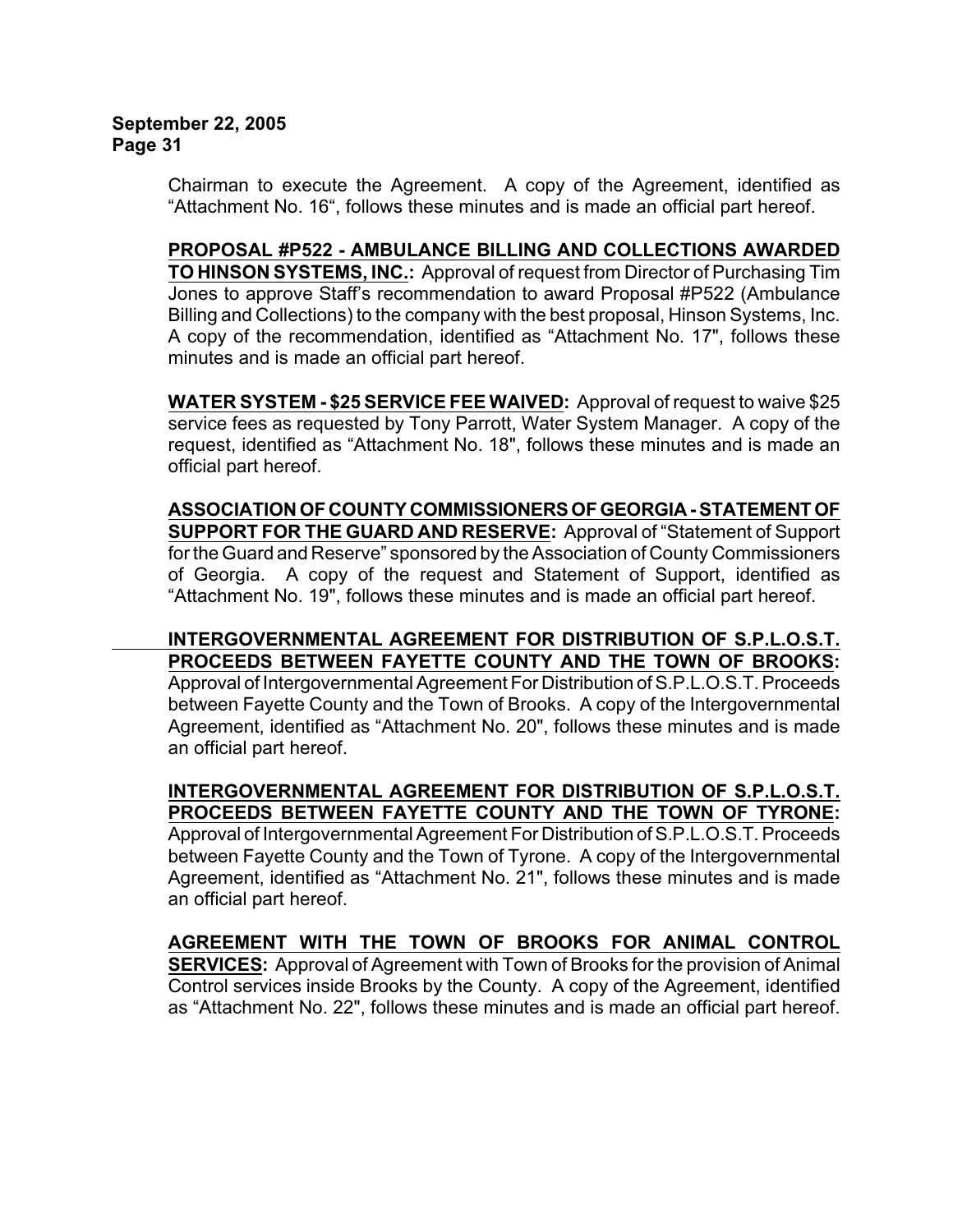### **APPROVAL OF AMENDMENT TO THE COUNTY CAPITAL IMPROVEMENT**

**PLAN:** Approval of amendment to County Capital Improvement Plan as requested by County Administrator.

**MINUTES:** Approval of minutes for Board of Commissioners' meeting held on August 25, 2005.

### **PUBLIC COMMENT:**

Members of the public are allowed up to five minutes each to address the Board on issues of concern other than those items which are on this evening's agenda.

**John Munford:** John Munford commented on libraries in general. He also thanked the Board for the County's support for families of Hurricane Katrina.

**Georgia Lungaro:** Georgia Lungaro, 507 Gingercake Road, Fayetteville read a letter to the Board on behalf of her husband regarding the County's employment structure.

### **STAFF REPORTS:**

**COMMUNITY RATING SYSTEM ANNUAL RECERTIFICATION:** County Administrator Chris Venice asked for the Board's consideration in authorizing the Chairman to execute the Community Rating System Annual Recertification as a result of the National Flood Insurance Program award to Fayette County of a Class 7 rating in May 2004. She said this rating had resulted in a 15% discount for Fayette County residents requiring NFIP insurance in Special Flood Hazard Areas.

On motion made by Commissioner Wells, seconded by Commissioner Frady to authorize the Chairman to execute the Community Rating System Annual Recertification. The motion carried 5-0. A copy of the Community Rating System Annual Recertification, identified as "Attachment No. 23", follows these minutes and is made an official part hereof.

**EXECUTIVE SESSION:** Attorney McNally requested an executive session to discuss four legal matters and one real estate item.

**EXECUTIVE SESSION:** On motion made by Commissioner Wells, seconded by Commissioner Frady to adjourn to Executive Session to discuss four legal matters and one real estate item. The motion carried 5-0.

**REAL ESTATE:** Attorney McNally discussed a legal matter with the Board.

On motion made by Commissioner Wells, seconded by Commissioner VanLandingham to authorize Attorney McNally to proceed in this matter. The motion carried 5-0.

**LEGAL:** Attorney Davenport discussed a legal matter with the Board.